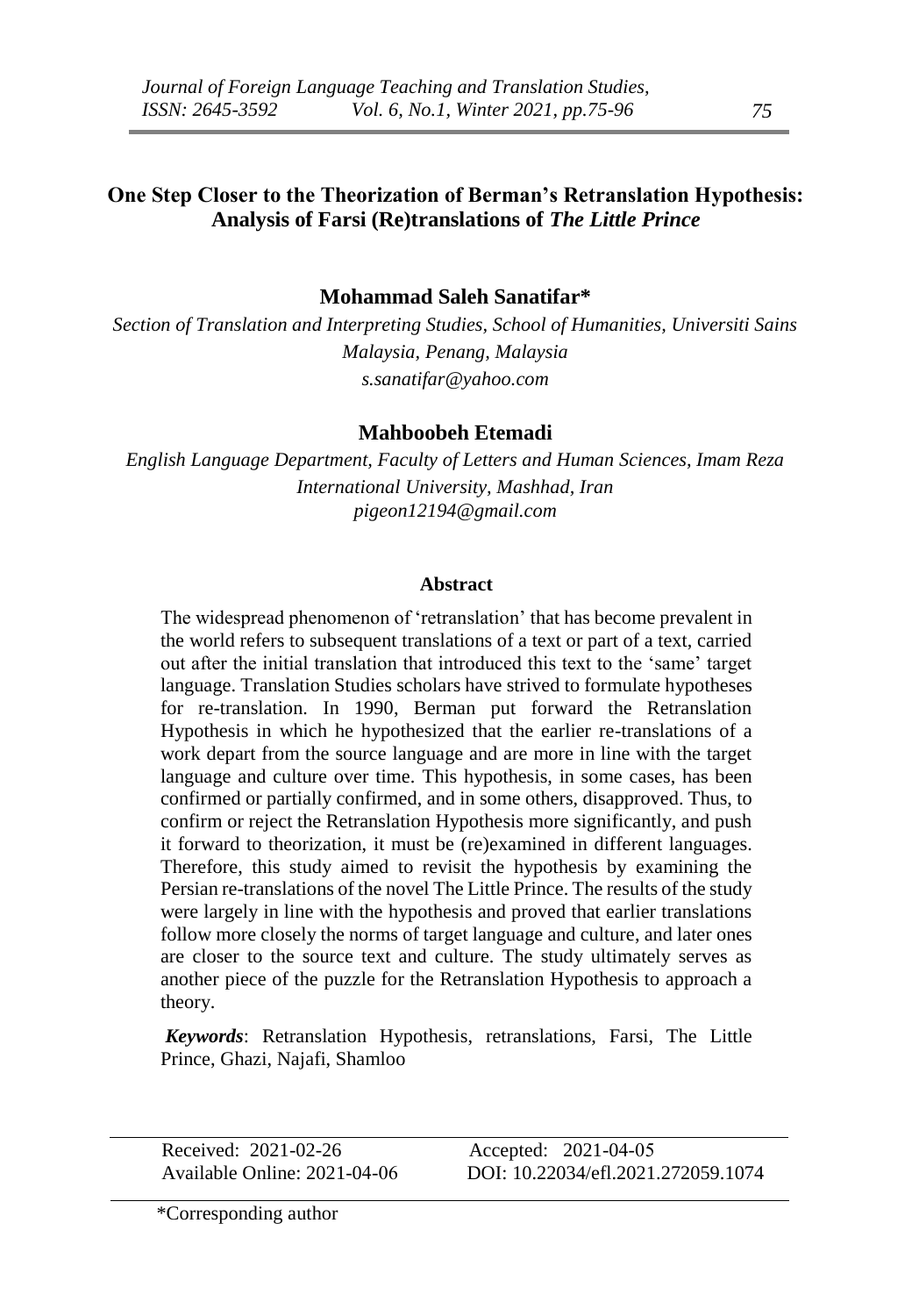### **1. Introduction**

Retranslation denotes second or later translations of a single source text into the same target language [\(Koskinen](#page-20-0) & [Paloposki, 2010\)](#page-20-0). It normally occurs by a different translator and at a different time. The period between the initial translation and the re-translations may vary from a few years to decades or hundreds of years. For instance, *Don Quixote* was translated into Farsi by Mohammad Ghazi in 1338/1959 before the Islamic Revolution and retranslated by Zabihullah Masouri 52 years after that in 1390/2011. Khaled Hosseini's *And the Mountains Echoed*, for instance, has been translated into Persian by at least 16 different Farsi translators ([Kamali-Dehghan,](#page-20-1) [2017\)](#page-20-1).

This widespread phenomenon, the assumptions, and the motives behind it, positive and negative views toward it as well as the relationships between the earlier and newer translations need to be studied systematically. Researchers have proposed a variety of hypotheses in this regard, looking at Retranslation from different perspectives. The "Retranslation Hypothesis" originally suggested by the French translation scholar Antoine Berman in 1990 is one such hypothesis. According to that, the previous translations tend to be target-oriented while retranslations are source-oriented. The reason is that culture is often hesitant to accept a foreign text, so for the foreign text to be welcomed into a target culture, it should be modified to the target culture. After that, since the text has already been presented to the target culture, some of its foreignness is uncovered, and the source text can be translated again with a more source-oriented tendency [\(Brownlie, 2006,](#page-19-0) p.96). Although the Retranslation Hypothesis has been tested by several subsequent scholars, it still lacks a systematic theory so that [Poucke](#page-20-2)  $(2017, p.111)$  $(2017, p.111)$  claims that "the twenty first century could not only become the Age of Retranslation but also the Age of Retranslation Research." There seems to be no substantial body of evidence either in support of or against the retranslation hypothesis.

This article aims at examining the Retranslation Hypothesis in translation and re-translations into Persian of one of *The Little Prince*. The novel, as the most translated and read books in the world after the Bible, was written by the French writer Antoine Saint-Exupéry and published in English and French in 1943 in the US and France after his death. It is amongst the most translated books in the world. The novel was first translated into Farsi by *[Ghazi](#page-21-0)* [\(1333/1954\)](#page-21-0), and retranslated 130 times by other well-known Iranian translators among them Ghazi, Shamloo, Najafi, Rahmandoust, and Rastegar. For this research, other retranslations of the novel by *[Shamloo](#page-21-1)* [\(1358/1979\)](#page-21-1) and *[Najafi](#page-21-2)* [\(1379/2000\)](#page-21-2) were selected to be compared with Ghazi's translation. All the three re-translations are from French (see National Library and Archive of the I. R. of Iran)<sup>1</sup>.

-

<sup>1</sup> http://opac.nlai.ir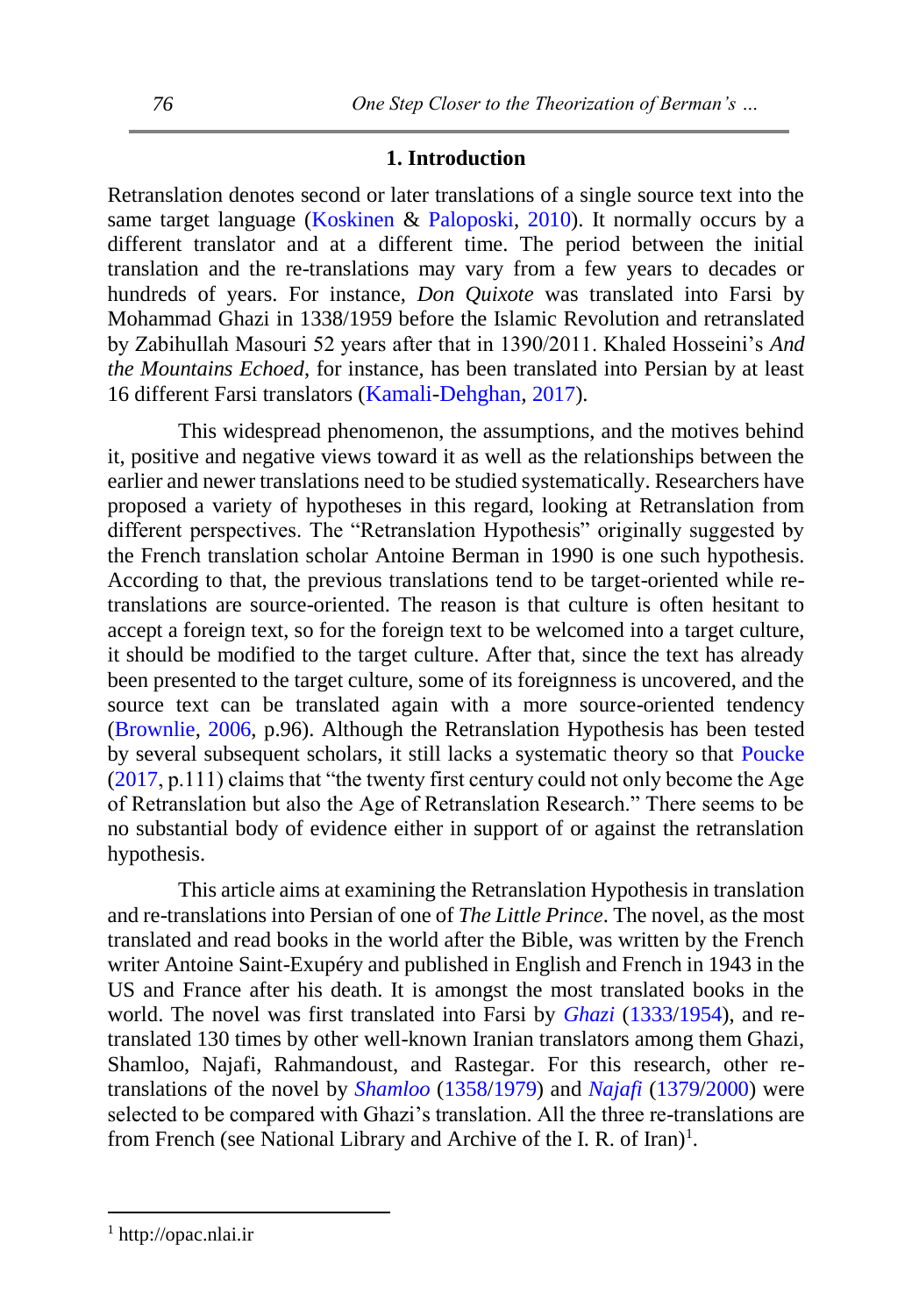To test Retranslation Hypothesis empirically, purposive samples of the English version of the novel were systematically chosen and compared with the corresponding segments in three translated versions using  $Pym's (2018)$  $Pym's (2018)$  typology of source or target-oriented translation solutions. To carry out the analysis, the selected translations were examined by the researcher according to Pym's pedagogical typology of translation solutions tabulated in several tables.

## **2. Literature review**

#### *2.1 Retranslation*

In Translation Studies, the term 'retranslation' may have three denotations. Traditionally, it refers to an 'indirect', 'intermediate', 'relay' or 'second-hand' translation [\(Shuttleworth](#page-21-4)  $\&$  [Cowie,](#page-21-4) [1997,](#page-21-4) p.76) whereby a text is translated through a mediating source language or a language other than either the source language or the target language. In Iran, many great French, Italian or Russian works were translated into Persian from their English versions. For example, Dostoevsky's novel *Crime and Punishment* was translated into Farsi from English. (Re)translations might have been more widespread and accessible than the texts in their original languages. The second denotation can be termed a "back translation", which refers to a target-language text that is translated back into the language of the source text (ST) for comparison and correction. Sometimes back translation occurs when a translated version is published first because the original text or manuscript was lost before it ever went to print. Years later, when the need or wish arises to publish the original text, a back-translation becomes the only option. However, the third most common denotation of the term "retranslation" on which the present study will focus refers to "the act of translating a work that has previously been translated into the same language" [\(Gürçağlar](#page-20-3) [2009,](#page-20-3) p.233). This is [Berman's](#page-19-1) [\(1990\)](#page-19-1) perspective toward re-translation. It refers to a text that is translated more than once into the same target language or different target languages. Here, Retranslation is usually related to canonical literary texts.

Berman's Retranslation Hypothesis has been vastly studied and tested in different contexts and language pairs. Paradoxically, some studies have confirmed or partially confirmed the Hypothesis and some others have disconfirmed it. While criticizing the Hypothesis as overlooking the influence of two important factors in the formation of retranslations: text type, and the potentials of multiple (re)interpretations of texts, in their meta-analysis, [Mousavi](#page-20-4) and [Tahmasbi](#page-20-4) [\(2019\)](#page-20-4) studied a representative sample of fourteen empirical studies regarding the Hypothesis carried out in different settings and between different language-pairs over the past three decades. The results of their metaanalysis demonstrated that empirical data has failed to confirm the Hypothesis as roughly 60% of the studies have refuted it while the remaining 40% have lent support to it. For example, as [Koskinen](#page-20-0) and [Paloposki](#page-20-0) [\(2004\)](#page-20-0) argued, although many retranslations do conform to Berman's model, "there are no inherent qualities in the process of retranslating that would dictate a move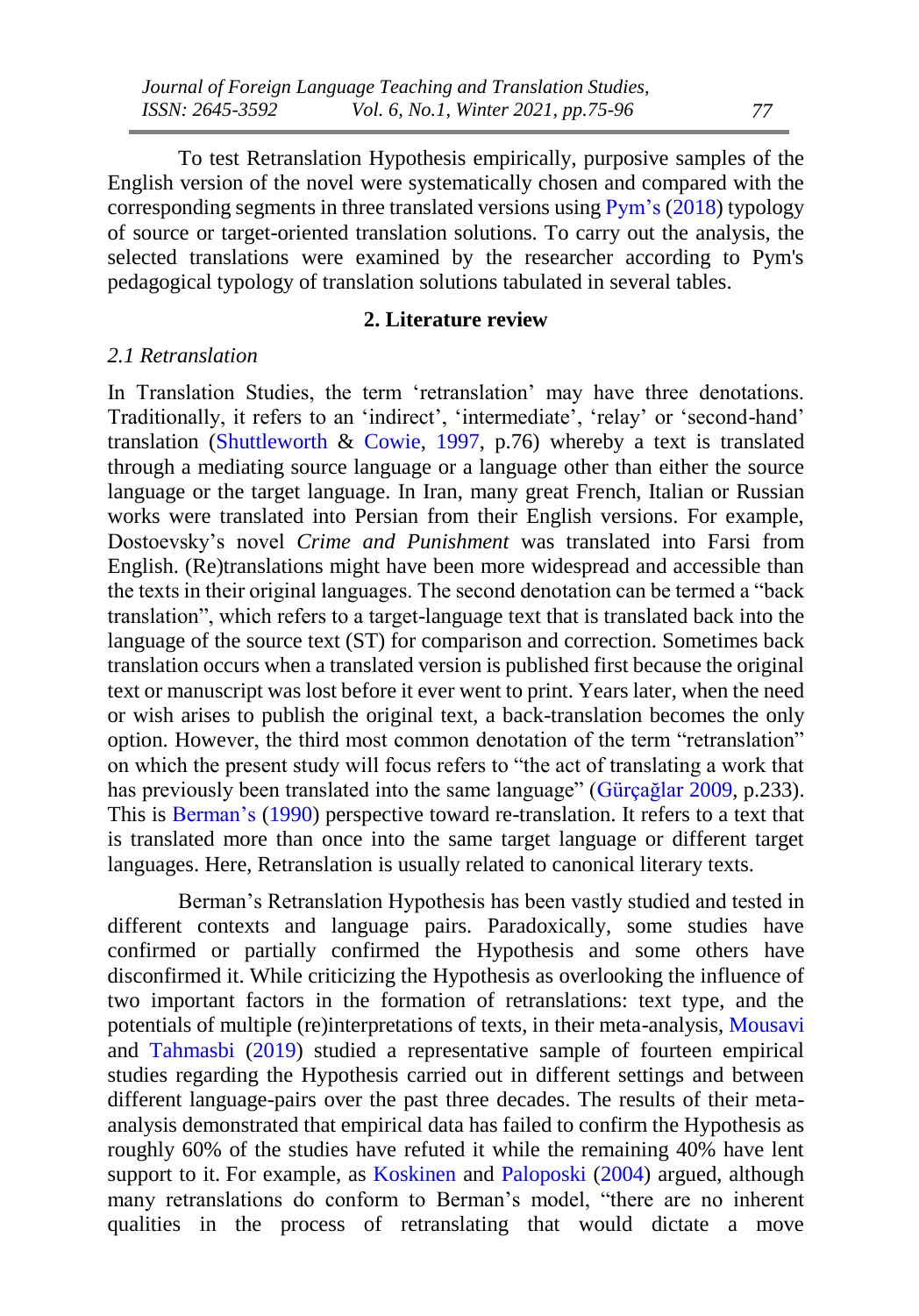from domesticating strategies towards more foreignizing strategies." (p.36) [Cipriani](#page-20-5) [\(2019\)](#page-20-5) empirically examined the modernist features of Woolf's novel to test Berman's Retranslation Hypothesis. The results of her study only partially confirmed Berman's Hypothesis. In another study, Vahid Dastjerdi and Mohammadi (2013) also partially supported the Hypothesis. They demonstrated a more source-text oriented nature for re- translations in an attempt of the translators to keep the original stylistic features intact. Thus, it can be claimed that the Hypothesis is valid to some extent in this respect. Based on the analysis of the examples from the selected chapters in his case study, [Feng](#page-20-6) [\(2014\)](#page-20-6) verified the Hypothesis as true, though not all items compared (such as titles of chapters and vocabulary) support it. Likewise, [Desmidt](#page-20-7) [\(2009\)](#page-20-7) examined 52 German and 18 Dutch versions of a children's classic book with respect to the Retranslation Hypothesis. She argued that, though some more recent versions were oriented toward the original, a clash of norms ultimately did not allow the Hypothesis to hold good. She concluded that the Hypothesis does not have a general value, and might be valid to some extent, but only if it is not formulated in absolute terms.

## *2.2 Motivations behind retranslation*

Several motives have been hypothesized for re-translation. In some cases, retranslations are due to a lack of communication or information, i.e. the translator does not have the knowledge of a pre-existing translation and may not be aware of the presence of an earlier translation [\(Feng, 2014\)](#page-20-6). This is what [Pym](#page-20-8) [\(1998,](#page-20-8) p.82) termed as "passive retranslations". Gambier (1994 as cited in [Koskinen](#page-20-0) and [Paloposki, 2004\)](#page-20-0) states that "[...] a first translation always tends to be more assimilating, tends to reduce the otherness in the name of cultural or editorial requirements […] The retranslation, in this perspective, would mark a return to the source text" (p.414). "Active retranslation" stands against "passive" and forms the motives discussed in the present research. One such motive is 'aging'. Generally, retranslations are associated with the 'aging' and expiration of translated texts. If a translation is very old, and the language and style become outdated, a new translation (especially of a classic work) will be necessary for a contemporary readership. [Mokhber](#page-20-9) [\(1388/2009\)](#page-20-9), a senior Iranian professional translator, in an interview with *Mehr News Agency* claimed that there is a continuous necessity for the retranslation of classic works matching the taste of a variety of generations. [Poucke](#page-20-2) [\(2017\)](#page-20-2) is also in favor of retranslations of classic works due to the aging of the earlier ones and that they need to be updated. [Payandeh](#page-20-10) [\(1394/2015\)](#page-20-10) asserts that some of Shakespeare's plays were first translated into Farsi in the late Archimedes Era in Iran; after almost a century, now the language of those translations may be weird to the contemporary readership. He believes that this would gradually weaken the classic literature due to the hardship of reading the works. [Berman](#page-19-1) [\(1990\)](#page-19-1) suggests that "while originals remain forever 'young', translations will age with the passage of time, thus giving rise to a need for new translations" (p.1).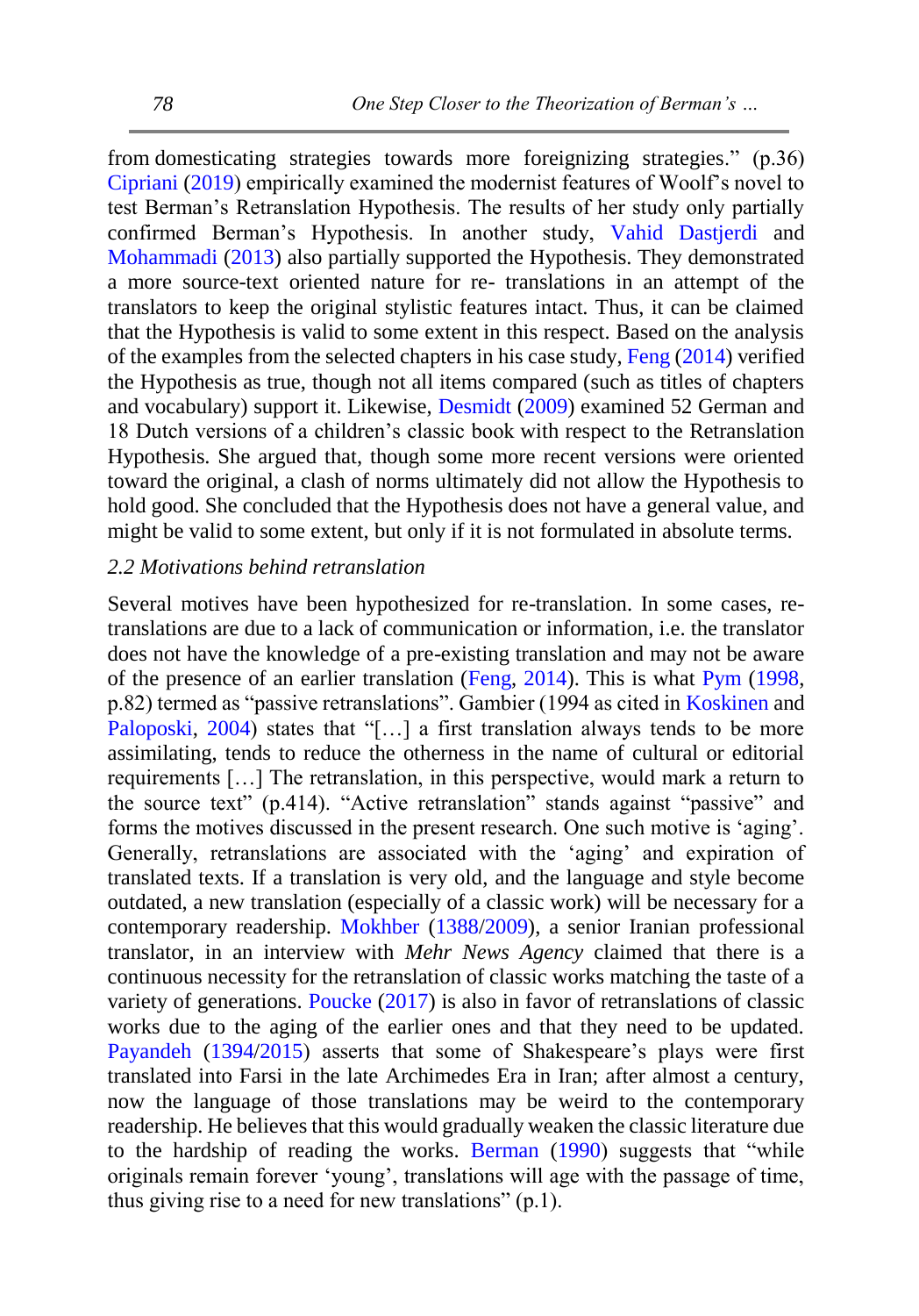Another motive behind Retranslation is 'perfection'. Re-translations exist because 'great translations' of these texts are so rare. Retranslation will be an improvement on the previous translations [\(Mathijssen, 2007\)](#page-20-11). [Berman](#page-19-1) [\(1990\)](#page-19-1) claims that initial translations reduce the 'otherness' of the source text and retranslations are considered to be more efficient in conveying the previously reduced 'otherness' of the source text because the target audience becomes acquainted with the text through the 'introduction-translation.' For example, [Payandeh](#page-20-10) [\(1394/2015\)](#page-20-10) refers to Manoochehr Badi'ee's Farsi retranslation of the famous novel *A Portrait of the Artist as a Young Man* by James Joyce which came to the market years after Darioush Ashouri's first translation of the novel. As [Payandeh](#page-20-10) [\(1394/2015\)](#page-20-10) put it, although Ashouri's translation was great, Badi'ee's translation was much perfect in terms of equivalences and paratextual additions for a better understanding of the cultural and (Catholic) religious background of the novel.

Although some scholars have criticized Retranslation as 'wasteful' [\(Almberg, 1995,](#page-19-2) p.926), it is still there. He argued that retranslation is necessary even if a good translation of the same work already exists. He maintained that the re-translator could benefit from the older translations and try to achieve 'perfection'. For example, Najafi explains that despite the existence of retranslations of *The Little Prince* by great Iranian translators, Ghazi and Shamloo, he decided to re-translate it to complete their translations due to non-observance of linguistic ranks and errors.

Some scholars also suggest that "changing social contexts and the evolution of translation norms" [\(Brownlie, 2006,](#page-19-0) p.150) contribute greatly to the motives for retranslation. This motive follows [Pym's](#page-20-8) [\(1998\)](#page-20-8) concept of 'active retranslation'. He argues that a possible reason for active retranslation is in "disagreements over translation strategies" or the norms for translation and is a symptom of conflicts between people or groups within the target culture. Pym excludes, however, passive retranslations (for the reason of 'aging of translations'), or those separated by synchronic boundaries (for geopolitical or dialectological reasons), that constitute no conflict and only reflect the changing attitude of (a part of) the target culture and may confront the beliefs of two cultures set apart in time or space. A[s Desmidt](#page-20-7) [\(2009\)](#page-20-7) put it, "retranslations result from the wish to meet the requirements of the receiving culture, requirements that are not (no longer or not entirely) met by the existing translation(s). As cultures continuously change, every generation may take a different view on what is a good, i.e., functional, translation and may ask for the creation of a new translation" (p.670). [Snell-Hornby](#page-21-5) [\(1988\)](#page-21-5) argues that literary translation is an act of communication" and the initial translation "loses its communicative function as a work of literature within a continually shifting cultural system" (pp.113-114). Then, the need to create new translations arises. This can be reflected in the Farsi translations of the world's literary works before and after the Islamic Revolution of Iran. For example, the initial translation of the novel "Tin Tin" was first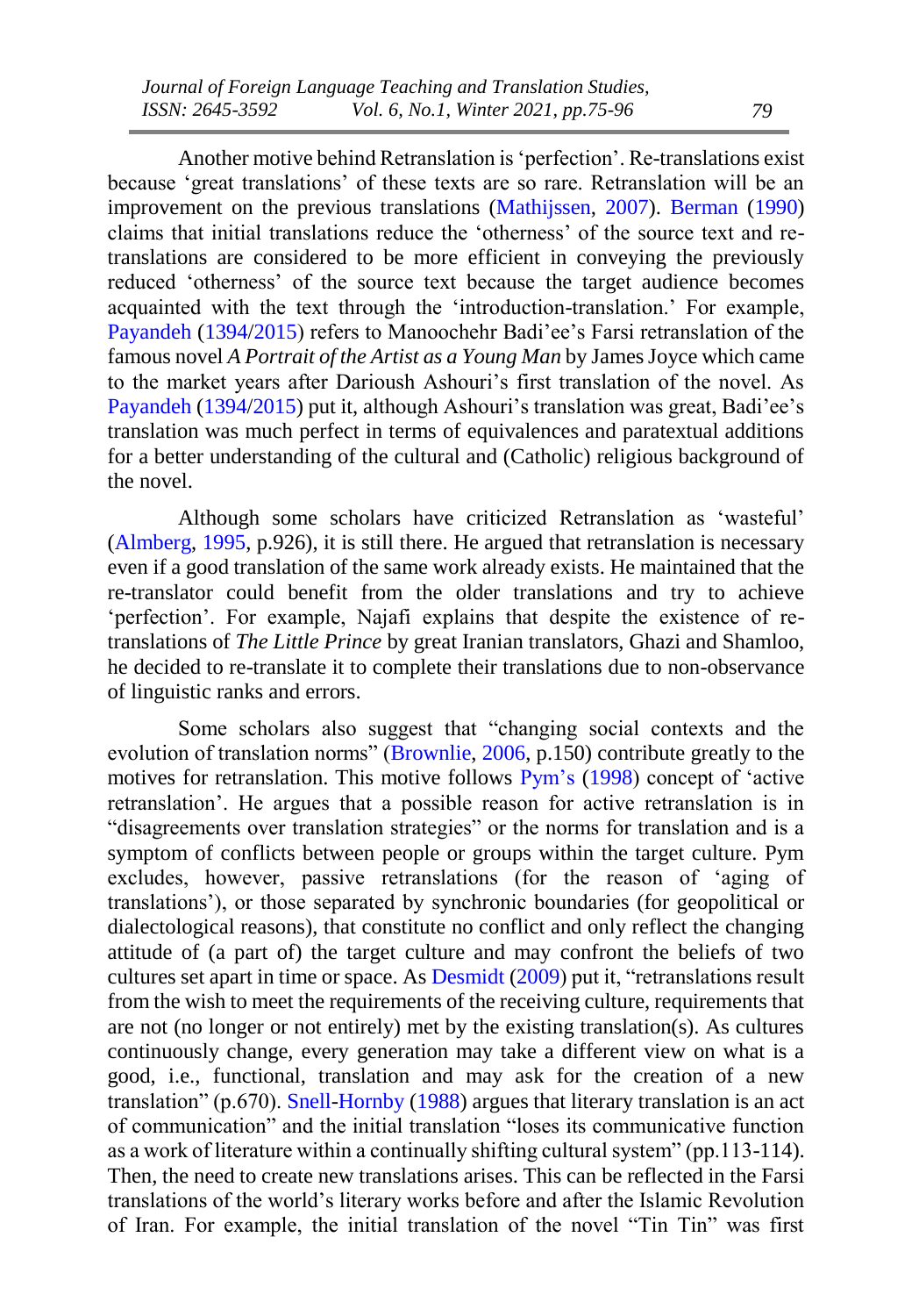published in 1971 before the Islamic Revolution. The second translation appeared in 1980 after the Islamic Revolution when a different cultural system was adopted. Furthermore, Almberg noted that language is changing all the time, so a work deserves as many as seven or eight translations or retranslations. Good literary works are written in a powerful language and are psychologically penetrating. Different translators may have different interpretations of the same work, no matter the time or historical periods and in their attempts to re-translate the work into a different language, their word choice and writing style may also be different. This is beneficial for both readers of the re-translations, who are offered an opportunity to choose from a variety of versions to read, and TS scholars, who will have different versions of a translation to conduct their research. As concluded by [Mousavi](#page-20-4) and [Tahmasbi](#page-20-4) [\(2019\)](#page-20-4), all the studies on Retranslation shared one finding: apart from 'aging' of the translations, there are more important motives giving rise to retranslation including source and target literary norms, translational norms, ideology, socio-political relations, translators' attitude and experience, and so forth.

## *2.3 The three Iranian translators' motivations for re-translating the novel*

Three of the most typical and known translations and retranslations of *The Little Prince* as judged by reviewers are those of Ghazi, Shamloo and Najafi. These three great translators of the novel stated their motivation for (re)translating it in the following way).

The first principle that Ghazi has used in his translation is consistency among various parts. In other words, he has employed sentences and expressions correctly and delicately. To make it understandable to readers, he also has added material that was never mentioned in ST. It can be argued that the level of language and the style of the ST have been transferred correctly. He has translated words and sentences in line with TL culture and with a more slang style in his translation. He sought to convey the concept and meaning while adhering to a simple and understandable style. He has used more obsolete words in his translation, that's why it is more classical.

Shamloo has used his specific style in translation. His translation is considered free. The remarkable point is that, not only he was not faithful to the Exupéry style, but also has used words and expressions which are far from their original concept. He also has brought the language of translation very close to the TL. In his translation, the level of language has changed a lot and dropped to the level of colloquial language. In his translation, we are dealing with a kind of colloquialism. Moreover, there is no semantic error in his translation and only in some cases, minor mistakes are visible. He has used spoken language and strategies which cause to create the product which is keeping the naturalness according to Persian sentences.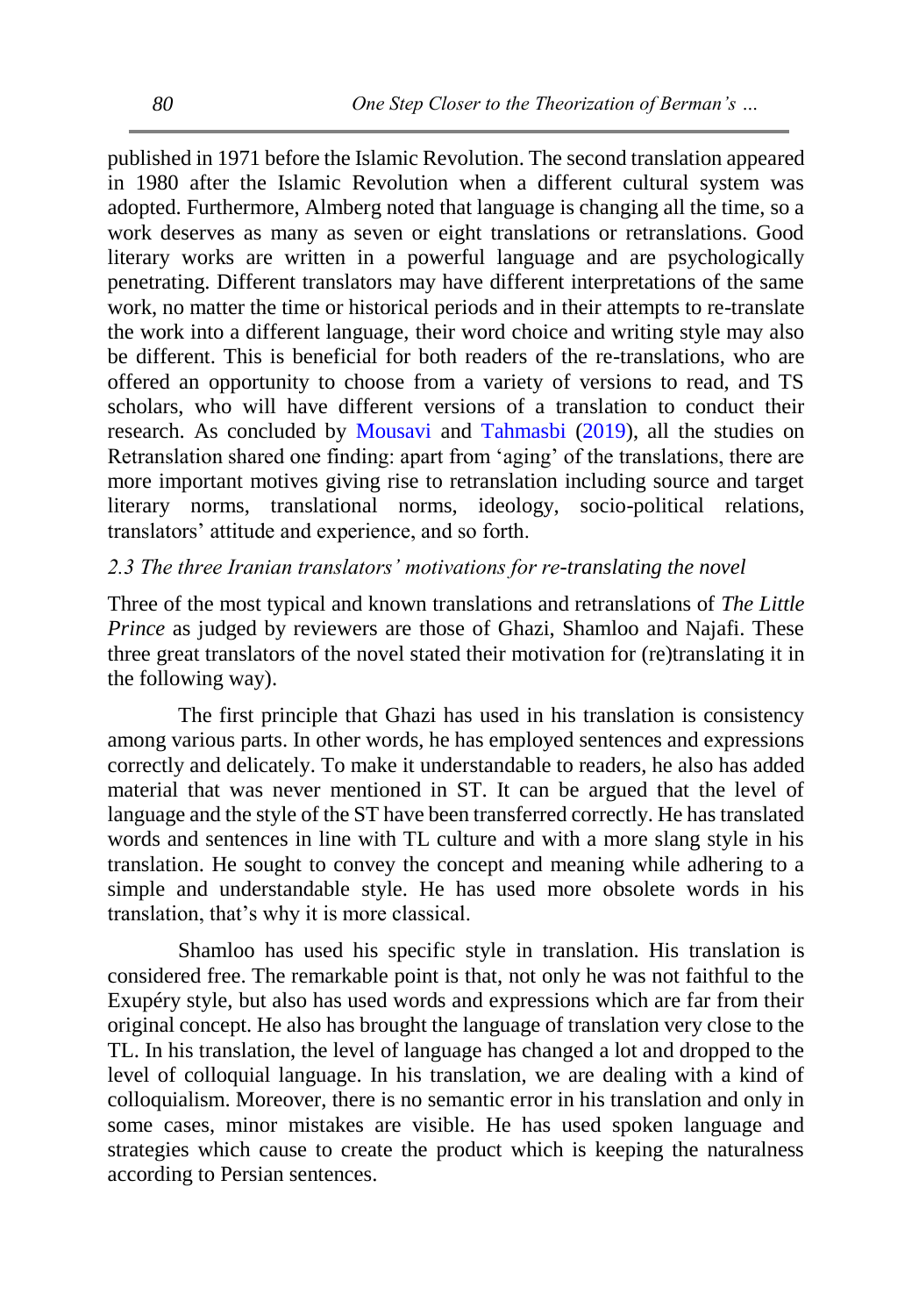Najafi has used a more formal style than the other two translators. He has used written language for transferring the meaning. If the sentence structure of his translation is investigated, it can be seen that he employed all sentence elements in their correct place in written Persian as the verb is used at the end of the sentence and place of the sentence components such as subject, object, and other components have been observed in wording by Najafi whereas Shamloo and Ghazi have used the spoken language which people use in their daily interactions.

#### **3. Methods**

### *3.1 Retranslation Hypothesis*

The Retranslation Hypothesis was originally proposed in 1990 by the French translation scholar Antoine Berman. This hypothesis, which was called as such by [Chesterman](#page-19-3) in [2000,](#page-19-3) refers to Berman's contention that retranslations mark progress in translation because by bringing the translated text closer to the source text, they 'restore' the deficiencies in initial translations. In other words, as [Skibińska](#page-21-6) [\(2015\)](#page-21-6) put it, "retranslation is a process of improvement from one (re)translation to the next" (p.1). Thus, retranslations emerge because of the assimilated and defective status of first translations.

Berman suggests that earlier translations differ from later ones in that they tend to be domesticating compared with the latter which tend to be closer to the source text. They are closer to the source text because they "do not need to address the issue of introducing the text: they can, instead, maintain the cultural distance" [\(Koskenin](#page-20-0) & [Paloposki](#page-20-0) [2004,](#page-20-0) p.27). That is to say, retranslations are more "efficient in conveying the previously assimilated 'otherness' of the foreign material because the target audience will have become acquainted with the text through the 'introduction-translation'" [\(Mathijssen, 2007,](#page-20-11) p.17). Thus, the first translations are not 'true' or 'good' translations because they serve to introduce foreign works at the expense of the peculiarities of the foreign text.

Berman highlights the role of this hypothesis in translation criticism because it sheds light on the defective nature of first translations, paving the way for retranslations. Criticizing foreign works and their translations in the receiving culture help to pave the way for more literal translations of the foreign text. This is only possible if there is a distance between the first translations and retranslations. According to Vanderschelden (2000), this distance is necessary for Berman because it permits a new interpretation of the foreign works and could be used in "support of a more literal translation" (p.10). From this viewpoint, earlier translations tend to be target-oriented, whereas successive retranslations tend to follow a linear development toward source-oriented translation. Berman suggests that an inherent 'failure' is at its peak in the first translations. He hypothesizes that the first translations are usually domesticated or target-oriented and retranslations tend to be foreignized or source-oriented[. Berman](#page-19-1) [\(1990\)](#page-19-1) argued that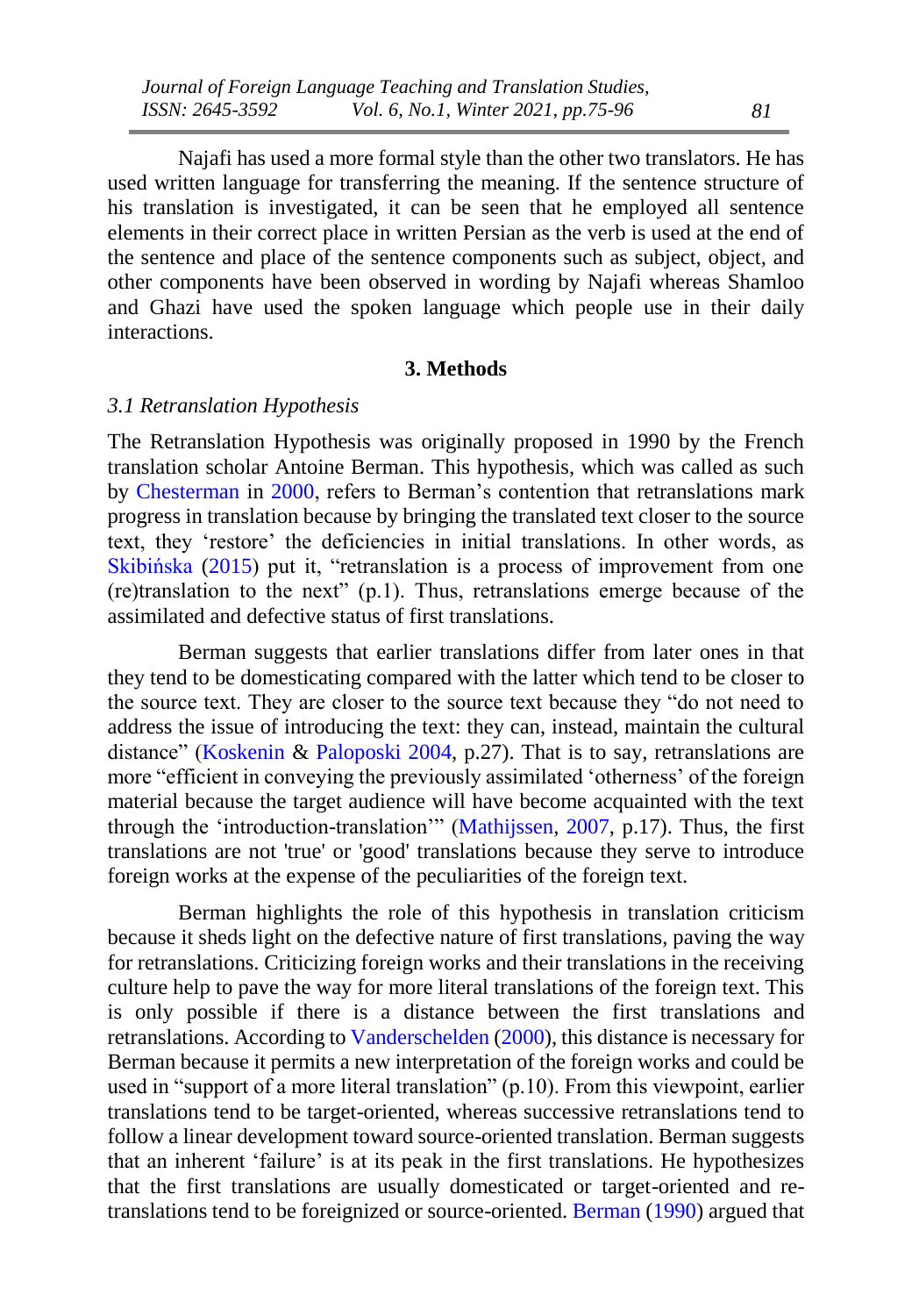"the translation of literary works is an 'incomplete act', and only through retranslations can it strive for completion" (p.1). By 'completion' he means that Retranslation is usually 'closer' to the ST. The hypothesis has been tested by several subsequent scholars who have criticized it as being too simplistic.

## *3.2 Pym's typology of translation*

As for examining the source or target orientation of the re-translations used in this study, [Pym's](#page-21-3) [\(2018\)](#page-21-3) typology of translation solutions was employed. The typology has one default category ('cruise mode' translating, as when an airplane is cruising at altitude; all goes well) and 'bump mode' (as when there is a 'bump' and something needs to be done). To handle cases of bump mode, eight main solution types can be consciously used by translators for problem-solving. These solutions, as claimed by [Pym](#page-21-3) [\(2018,](#page-21-3) pp.43-33) move from close-to-the-text to greater translatorial intervention. A summary of them exemplified by examples between English and Persian follows.

*Copying Words*: where items from one language are brought across to another. This may be on the phonetic level (e.g. /*footbāll*/), morphology (e.g. */asemān-xarāsh/* in Frasi for the English 'skyscraper') or script (e.g. /*Makdonāld*/ in Farsi for McDonald).

*Copying Structures*: Syntactic or compositional structures are brought across from one language into another, as in /*havāpeymā miravad ke forood āyad*/ in Farsi borrowed from the English structure 'the plane is going to land'.

*Perspective Change*: An object is seen from a different point of view including changes between positive and negative or between passive and active structures, as in /*ādam-e kāmelan dast-o delbāzi ast*/ in Farsi translated into English 'He is by no means stingy'.

*Density Change*: This is a change in which the amount of information available in a given textual space is reduced by spreading it over a greater textual space, using explicitation, generalization, etc., as the English word 'stampede' translated into Farsi by multiple words /*zamin xordan va āsib didan-e goruhi az heyvānāt ya ensānhā hengām-e gozar az yek makān-e bārik*/.

*Resegmentation*: The splitting or joining of sentences; re-paragraphing; generally changing the order of text parts at sentence level or above. For example, translating the English sentence 'the man in black suit sitting on the corner is my brother whom I told you about' translated into Farsi as /*mardi ke ānja neshaste ast barādar-e man ast. u lebāse mashki pushide ast. Qablan darbāreash bā to sohbat karde budam*/.

*Compensation*: A value is rendered with resources different from those of the start text and in a textual position or linguistic level markedly different from that in the start text. A classic example is the English word 'waitress' translated into Farsi as /*pish-xedmat-e zan*/ (female waiter) or the Farsi word /*u:*/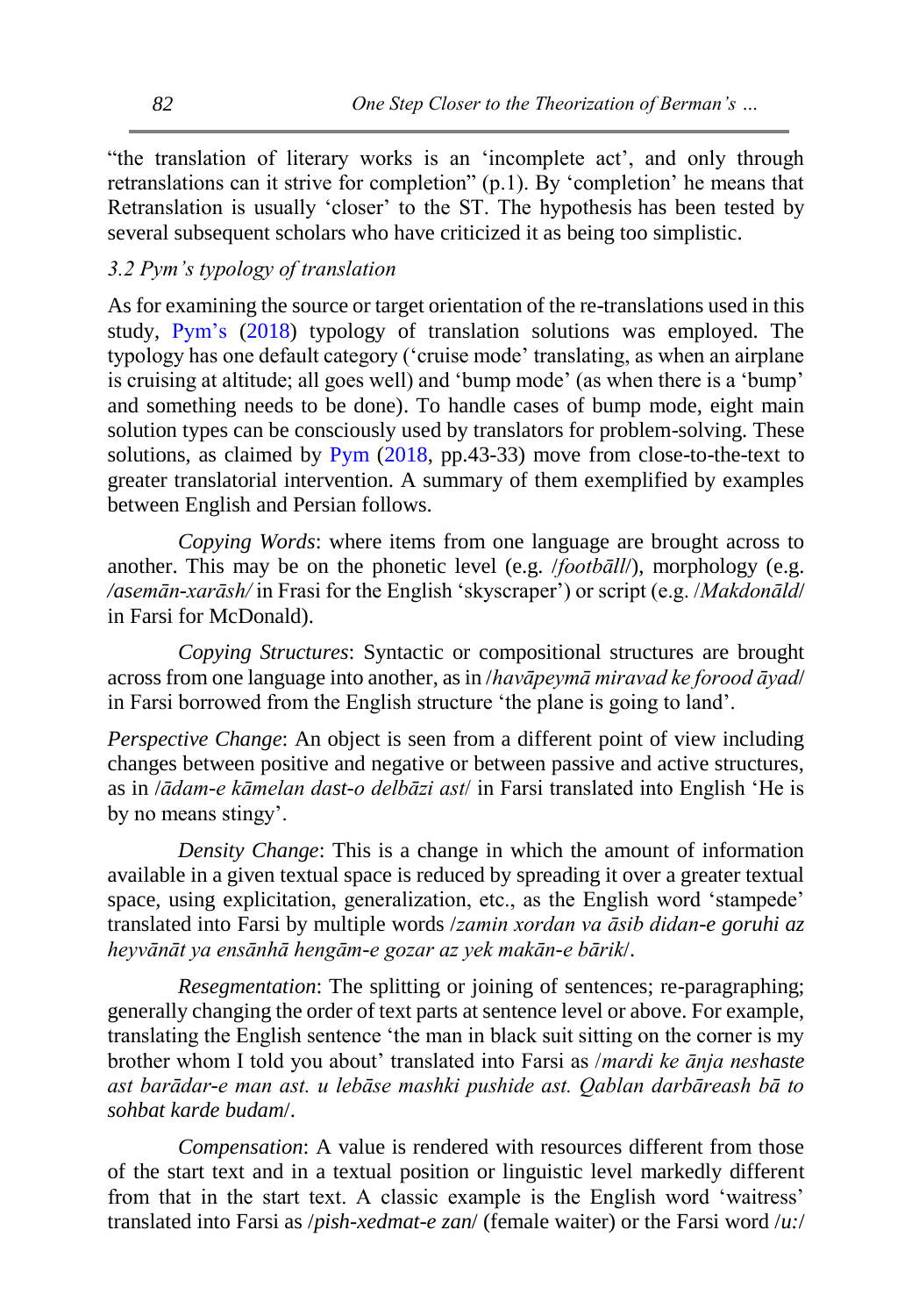translated into English as 'he' or 'she' or 'it'.

*Cultural Correspondence*: Different elements in different cultures are presented as carrying out similar functions, as in the case of corresponding idioms such as the English proverb 'carry coal to Newcastle' translated into Farsi as /*zire be kermān bordan*/ or 'wanted' translated into English as /*āgahi*/ or the Farsi /*khodāhāfez*/ translated into English as 'see you later'.

*Text Tailoring*: Semantic or performative material in the start text is deleted, updated, or added on the levels of form and content. For example, the English sentence 'What could be happening in there, now that for the first time animals and human beings were meeting on terms of equality?' (with a questioning mood) is translated into Farsi as /*mixāstand bebinand dar ānjā ke barāy-e avalin bār basher va heyvān dar sharāyet-e mosāvi kenār-e ham hastand che migozarad*/ or the English sentence 'He was dressed in *blue jeans* and he carried a big push-broom in his left hand' translated into Farsi as /*shalvār-e li ābi be pa dāsht va parooy-e bozorgi ham dar dast dāsht*/.

### **4. Data Analysis**

For ease of comparison, the solutions used by the translators were shown on a continuum with source-oriented and target-oriented translations at each extreme. Similarities or differences in the solutions employed by the re-translators indicated the (partial) approval or rejection of the Retranslation Hypothesis. To evaluate TTs, sentences, and phrases of English text were compared and contrasted against the three translations. Following that, those samples were examined based o[n Pym's](#page-21-3) [\(2018\)](#page-21-3) category to determine the orientation of the TTs based on a time interval.

| <b>ST</b>                                                                                    | Ghazi<br>(1333/1954)<br>TT <sub>1</sub>                | Shamloo<br>(1358/1979)<br>TT <sub>2</sub>            | Najafi<br>(1379/2000)<br>TT3                                 |
|----------------------------------------------------------------------------------------------|--------------------------------------------------------|------------------------------------------------------|--------------------------------------------------------------|
| <b>Settled</b><br>down<br>in<br>hefore<br>silence<br>a<br>collection<br>of<br>empty bottles. | ساکت و خاموش در<br><b>یشت تعداد زیادی</b><br>بطرى خالى | <b>صم بکم</b> پشت ی <b>ک</b><br><b>هشت</b> بطری خالی | <b>ساکت</b> در برابر<br><b>مجموعه</b> ای از<br>بطری های خالی |
|                                                                                              | <b>Text Tailoring</b>                                  | Cultural<br>correspondence                           | Copying words                                                |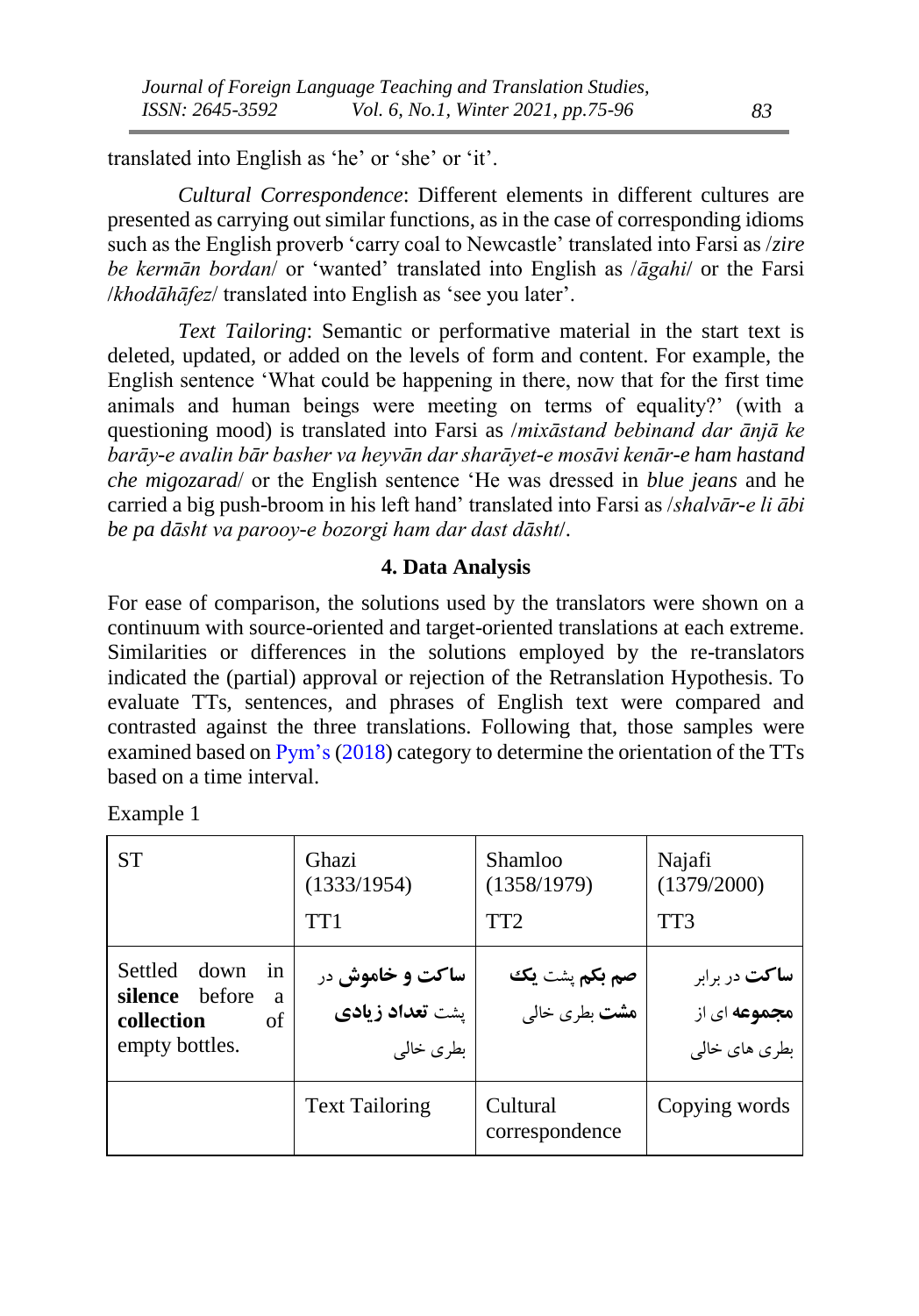| Source-<br>oriented | Najafi |  |  |  |  |  | Shamloo | <b>Thazi</b> | Target-<br>oriented |
|---------------------|--------|--|--|--|--|--|---------|--------------|---------------------|
|---------------------|--------|--|--|--|--|--|---------|--------------|---------------------|

In this example, Ghazi has added a word /*sāket-o xāamush*/ which is not mentioned in the original text. One word in ST is split into two words in TT1 which demonstrates that the translator has tailored his translation to the formal style of Farsi language in which synonyms normally occur together. Likewise, he has used /*te'dād-e ziadi*/ instead of 'collection'. Shamloo has translated this word (silence) differently and brought his translation closer to the target culture. He has used an Arabic expression /*sommon bokm*/ which culturally corresponds to what is commonly used by Persian speakers. He also has translated 'a collection' as /*yek mosht*/ which is common in Farsi. However, Najafi in a literal style has replaced every word in the original text with a corresponding word in the target one /*sāket dar barābar-e majmooe'I* …/. This indicates that the translator is oriented towards the original text.

Example 2

| <b>ST</b>                                                                                             |         |                                                                               | Ghazi<br>TT <sub>1</sub> | (1333/1954)    |                          |   |          | Shamloo<br>(1358/1979)<br>TT <sub>2</sub>                       |                                      | Najafi<br>(1379/2000)<br>TT3                                      |                     |  |
|-------------------------------------------------------------------------------------------------------|---------|-------------------------------------------------------------------------------|--------------------------|----------------|--------------------------|---|----------|-----------------------------------------------------------------|--------------------------------------|-------------------------------------------------------------------|---------------------|--|
| The<br>brought his speech<br>to an end and <b>shut</b><br>himself up in an<br>impregnable<br>silence. | tippler | میخواره که به <b>یکبارد</b><br> <br>  مهر سکوت بر لب<br>۔<br><b>زد</b> ، گفت. |                          |                |                          |   |          | این را گفت و <b>قال را</b><br>کند و به کلی $\vert$<br>خاموش شد. |                                      | میخواره این را گفت و<br>یکسره <b>به حالت</b><br>س <b>كوت</b> رفت. |                     |  |
|                                                                                                       |         |                                                                               | Cultural                 | correspondence |                          |   | Cultural |                                                                 | correspondence                       | Copying                                                           | structure           |  |
| Source-<br>oriented                                                                                   | 1       | $\mathcal{D}_{\mathcal{L}}$                                                   | Najafi                   | 3              | $\overline{\mathcal{A}}$ | 5 |          | 6                                                               | $\overline{7}$<br>Ghazi &<br>Shamloo | 8                                                                 | Target-<br>oriented |  |

The translations presented by Ghazi and Shamloo for the phrase 'shut himself up in an impregnable silence' culturally corresponds with the target expressions /*mohr-e sokut bar lab zad*/ and /*qāl rā kand va be koli xāmush shod*/ which are more familiar to target readers. These indicate a more target orientation of the translators. However, Najafi has copied the structure of the original text into his translation /*be hālat-e sokut raft*/.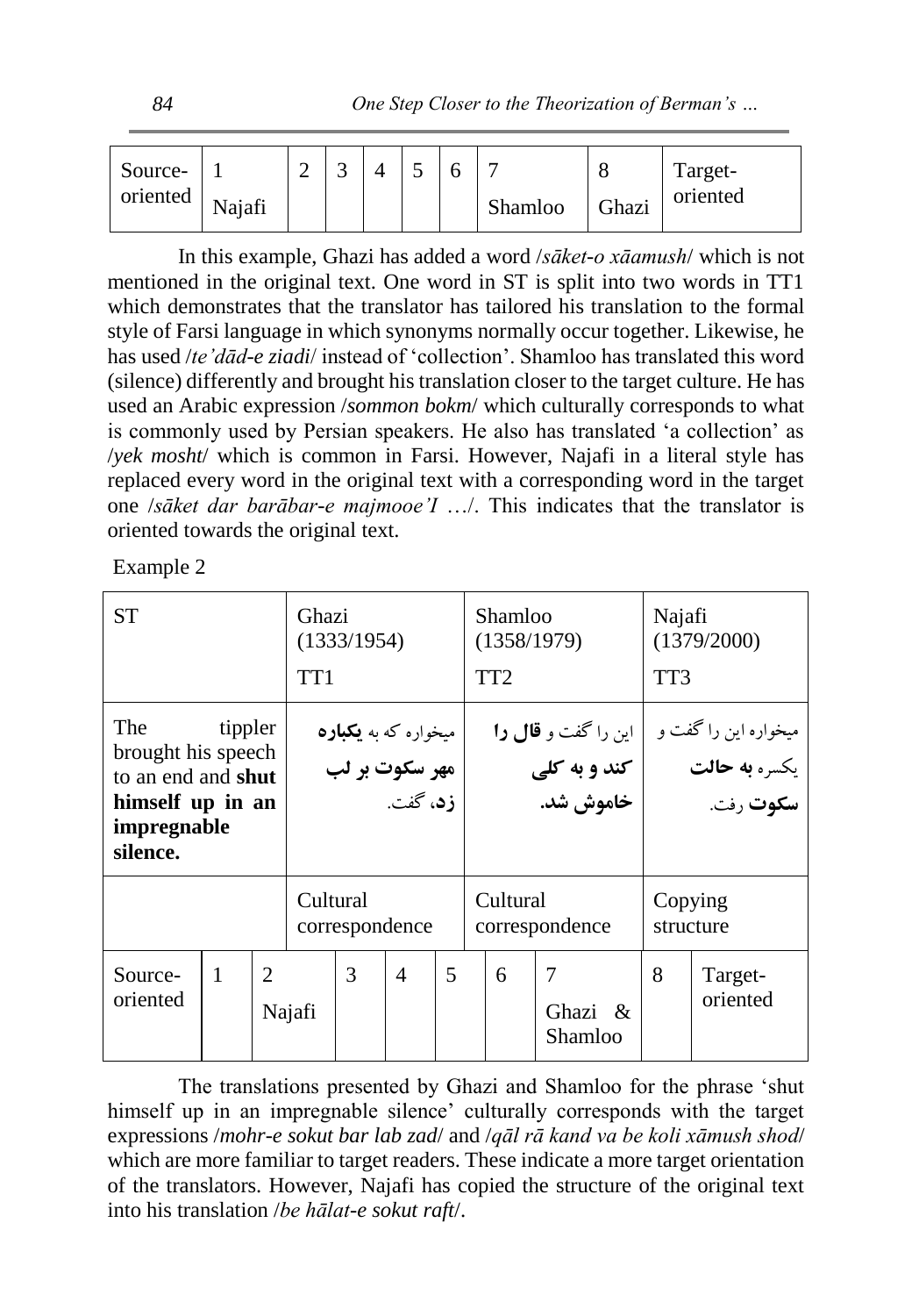# Example 3

| <b>ST</b>                                                     | Ghazi (1333/1954)<br>TT <sub>1</sub> |                             |   |                                                                                 |          |   | Shamloo<br>(1358/1979)<br>TT <sub>2</sub>                        | Najafi<br>(1379/2000<br>TT3 |                                                                            |
|---------------------------------------------------------------|--------------------------------------|-----------------------------|---|---------------------------------------------------------------------------------|----------|---|------------------------------------------------------------------|-----------------------------|----------------------------------------------------------------------------|
| And he lay down in<br>the grass and cried.<br>I am so unhappy |                                      |                             |   | <b>و همانطور که</b> روي<br>علفها دراز كشيده بود، به<br>گو په افتاد انقدر غصه به | دل دارم. |   | رو سبزه ها دراز شد و<br>  حالا گويه نکن کي<br>گويه کن چه قدر دلم | گو فته.                     | و روی سبزه ها<br>دراز کشید و<br><b>گريه کرد.</b> من<br>خيلي <b>غمگينم.</b> |
|                                                               |                                      |                             |   | Text tailoring                                                                  |          |   | Cultural<br>correspondence                                       |                             | Copying<br>words                                                           |
| Source-<br>oriented                                           | 1<br>Najafi                          | $\mathcal{D}_{\mathcal{L}}$ | 3 | $\overline{4}$                                                                  | 5        | 6 | $\overline{7}$<br>Shamloo                                        | 8<br>Ghazi                  | Target-<br>oriented                                                        |

Ghazi has formally extended his translation /*be gerye oftad. Ānqadr qosse be del dāram*/ which indicates that he has tailored it to the target style and made it closer to the form used in Farsi. Close to what is used by the Persian speakers, Shamloo's translation culturally corresponds with their style /*hālā gerye nakon kei gerye kon. Cheqadr delam gerefte*/. However, Najafi has more literally translated and copied each word in ST with one in TT /…*gerye kard. man xeili qamginam*/, indicating that his orientation is oriented more towards ST.

| <b>ST</b>                                                                                                    | Ghazi<br>(1333/1954)<br>TT <sub>1</sub>                                                           | Shamloo<br>(1358/1979)<br>TT <sub>2</sub>                                                                    | Najafi (1379/2000)<br>TT3                                                                                                 |
|--------------------------------------------------------------------------------------------------------------|---------------------------------------------------------------------------------------------------|--------------------------------------------------------------------------------------------------------------|---------------------------------------------------------------------------------------------------------------------------|
| I am a little<br>bored. But if<br>you tame me,<br>it will be as if<br>the sun came<br>to shine on<br>my life | اوقات <b>به کسالت</b><br><b>ھی گذرد</b> . ولی تو<br>اگر مرا اهلی کنی،<br>زندگی من<br>همچون خورشید | خلقم را تنگ می<br><b>کند</b> . اما اگر تو منو اهلی<br>کنی انگار که <b>زند گیم</b><br>را چراغان کرده<br>باشي. | <b>کسلم</b> می کند. ولي تو اگر مرا<br>اهلی کنی،زندگیم چنان روشن<br>خواهد شد که <b>انگار نور</b><br>افتاب برآن تابيده است. |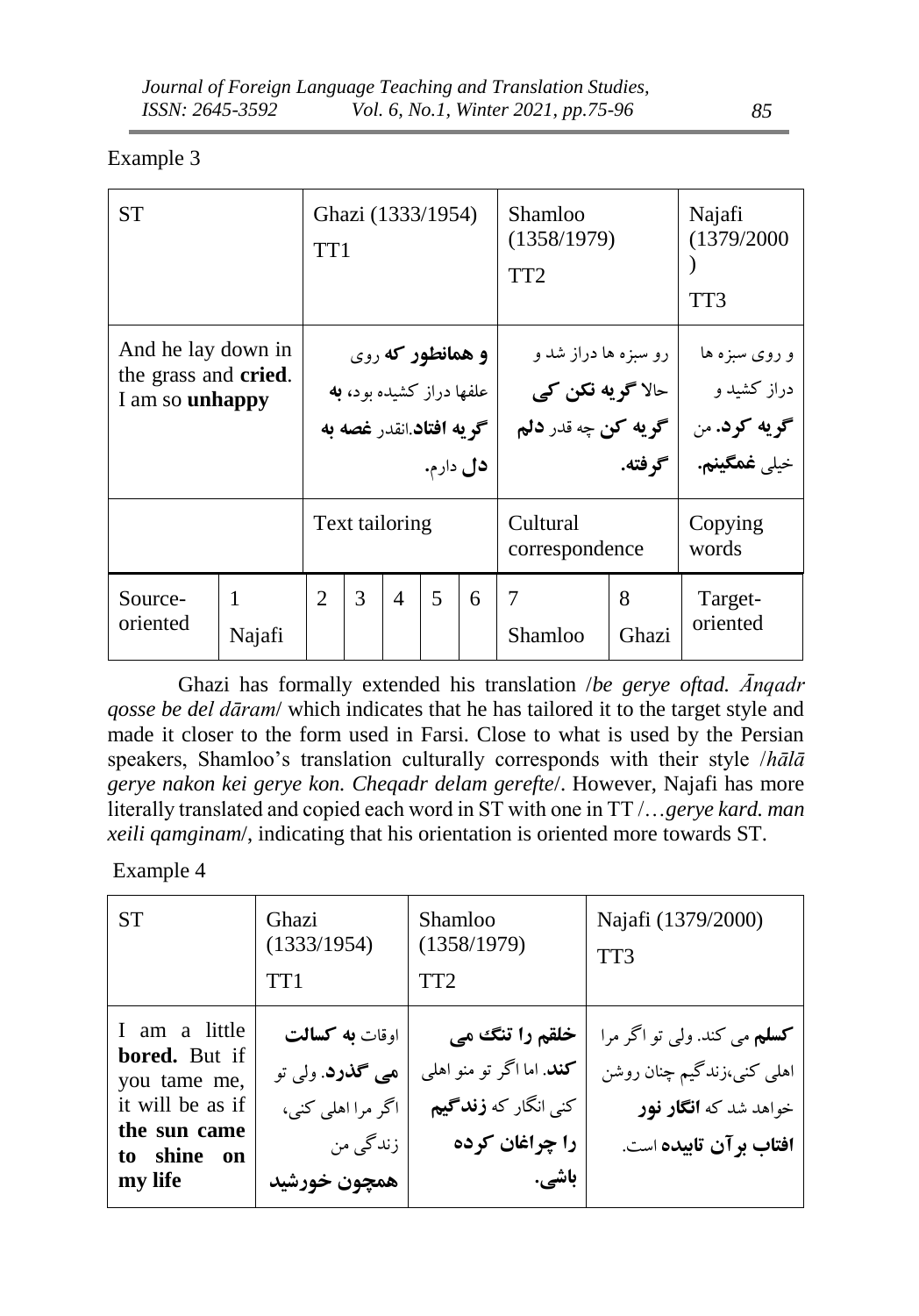| روشن خو آهد<br>شد.  |                |  |  |  |   |          |                |               |            |                     |
|---------------------|----------------|--|--|--|---|----------|----------------|---------------|------------|---------------------|
|                     | Text tailoring |  |  |  |   | Cultural | correspondence | Copying words |            |                     |
| Source-<br>oriented | Najafi         |  |  |  | 4 |          | 6              | Shamloo       | 8<br>Ghazi | Target-<br>oriented |

Text tailoring has been used in TT1. Ghazi has translated the adjective 'bored' into a phrase. This indicates that he has extended his translation /*oqāt be kesālat migozarad .zendegi man hamchon xorshid roshan xāhad shod/*. According to the definition of cultural correspondence which is mentioned in Pym's category, different elements in different cultures are presented as carrying out similar functions. Shamloo has translated the adjective 'bored 'to /*xolqam rā tang mikonad. Engār zendigam rā cherāqān kardeh bāshi*/ which is functionally acceptable and has been translated based on target culture. But in the last one, the structure of the ST has been transferred in a literal translation /*keselam mikonad. Engār noore āftāb bar ān tābideh ast*/ it indicates that translation orientation is from the target to the source one.

| <b>ST</b>                                                                                                                        | Ghazi                                                                            | Shamloo                                                                                            | Najafi                                                                              |
|----------------------------------------------------------------------------------------------------------------------------------|----------------------------------------------------------------------------------|----------------------------------------------------------------------------------------------------|-------------------------------------------------------------------------------------|
|                                                                                                                                  | (1333/1954)                                                                      | (1358/1979)                                                                                        | (1379/2000                                                                          |
|                                                                                                                                  | TT <sub>1</sub>                                                                  | TT <sub>2</sub>                                                                                    | TT3                                                                                 |
| It is only with the<br>heart that one can see<br><b>rightly</b> ; what<br>$\overline{1}$<br>essential is invisible<br>to the eye | بدان که جز با چشم دل<br>نمي توان خوب ديد.<br>آنچه اصل است، از دیده<br>ينهان است. | جز با دل هیچی را چنان<br><b>که باید نمی شود</b><br><b>ديد</b> . نهاد و گوهر را<br>چشم سر نمي بيند. | فقط با چشم<br>دل می توان<br>خوب<br><b>ديد</b> .اصل چيز<br>ها ازچشم سر<br>ينهان است. |
|                                                                                                                                  | Perspective                                                                      | Perspective                                                                                        | Copying                                                                             |
|                                                                                                                                  | change                                                                           | change                                                                                             | words                                                                               |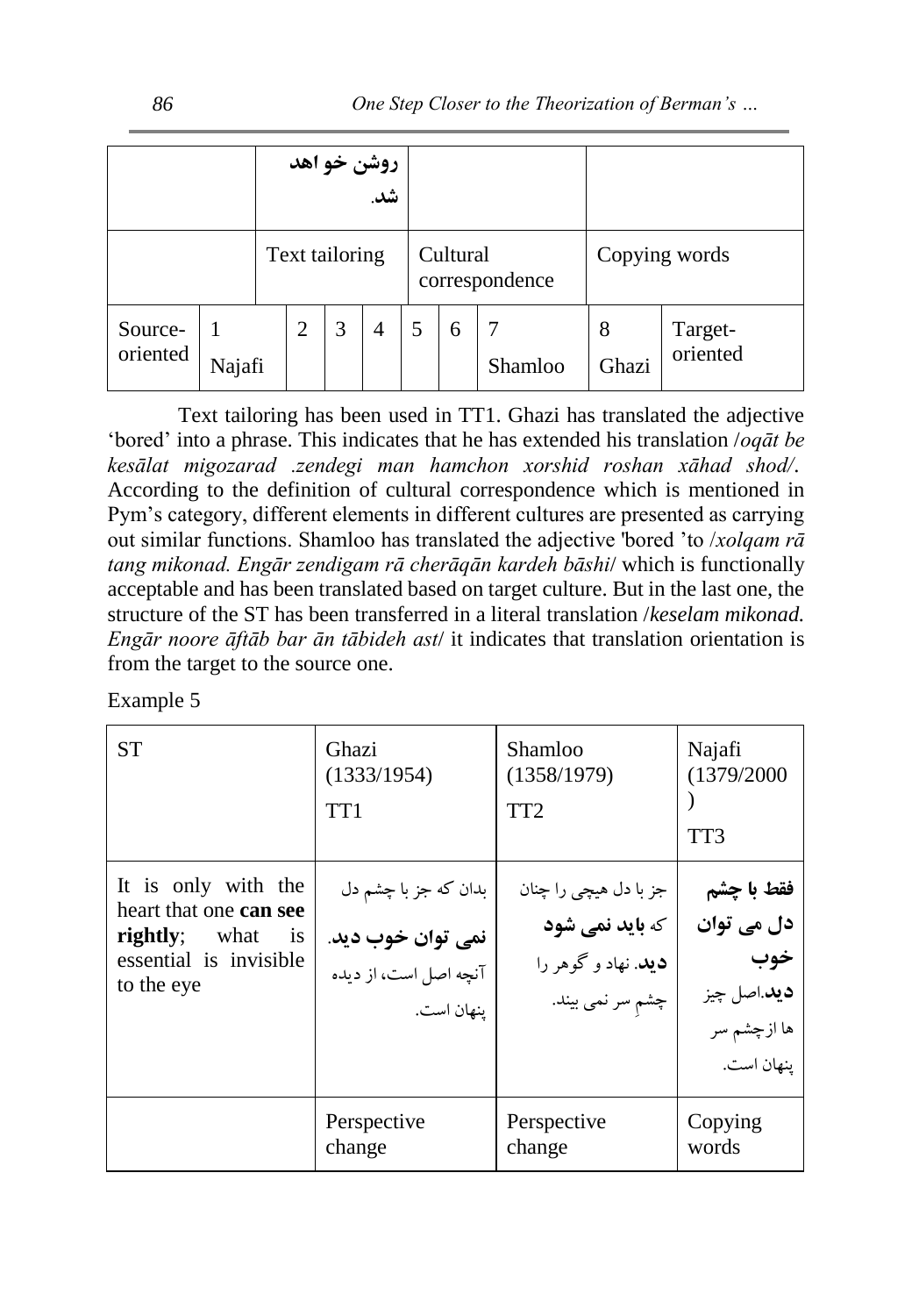|                 | Journal of Foreign Language Teaching and Translation Studies, |     |
|-----------------|---------------------------------------------------------------|-----|
| ISSN: 2645-3592 | Vol. 6, No.1, Winter 2021, pp.75-96                           | -87 |

| Source-<br>oriented | Najafi | ↩ | Ghazi<br>$\&$<br>Shamloo |  |  | Target-<br>oriented |
|---------------------|--------|---|--------------------------|--|--|---------------------|
|                     |        |   |                          |  |  |                     |

Modulation as part of the perspective change in Pym's model has occurred in both TT1 and TT2. Ghazi and Shamloo both have translated based on the negation of opposite so that they have changed the point of view in their products/ *nemitavān* xoob did/ and / *nemishavad did*/ by using the negative affix. But the TT3 has been done the same as the ST form /*faqat bā cheshm-e del mitavān* xoob did/.

Example 6

| <b>ST</b>                                                   |                   | Ghazi<br>(1333/1954)<br>TT <sub>1</sub> |                                         |            |                |  | Shamloo<br>(1358/1979)<br>TT <sub>2</sub>                         |                     |               | Najafi (1379/2000)<br>TT3                                |                     |  |  |
|-------------------------------------------------------------|-------------------|-----------------------------------------|-----------------------------------------|------------|----------------|--|-------------------------------------------------------------------|---------------------|---------------|----------------------------------------------------------|---------------------|--|--|
| Other<br>send<br>hurrying back<br>underneath<br>the ground. | steps<br>me       |                                         | صدای پاهای<br>  سوراخ فرو<br>خواهد برد. | دیگر مرابه |                |  | صدای پای دیگران مرا<br>وادار مي كند تو هفت قا<br>سوراخ قايم بشوم. |                     |               | صدای پاهای دیگر مرا به<br>سوراخم در زیر زمین<br>مير اند. |                     |  |  |
|                                                             | Text<br>tailoring |                                         |                                         |            | Resegmentation |  |                                                                   |                     | Copying words |                                                          |                     |  |  |
| Source-<br>oriented                                         |                   | Najafi                                  | $\overline{2}$                          | 3          | $\overline{4}$ |  | 5<br>Shamloo                                                      | $\overline{7}$<br>6 |               | 8<br>Ghazi                                               | Target-<br>oriented |  |  |

In TT1, the translator has used text tailoring by making changes, adding or omitting parts of the text. For instance, Ghazi has omitted 'underneath ground' and instead, has brought /be *surāx fouru xāhad bord*/ to transfer the same concept and make the massage comprehensible in the target culture. TT2 has undergone resegmentation. Shamloo has changed the sentence sequence by adding another concept to his translation / *tu haft tā surāx qāyem beshavam/.* But in TT3, Najafi has used copying and has similarly brought the words of the ST in his translation /*be surāxam dar zirzamin mirānad*/.

| ST<br>Ghazi<br>(1333/1954) | Shamloo<br>$(1358/1979)$ TT2 | Najafi<br>(1379/2000) |
|----------------------------|------------------------------|-----------------------|
|----------------------------|------------------------------|-----------------------|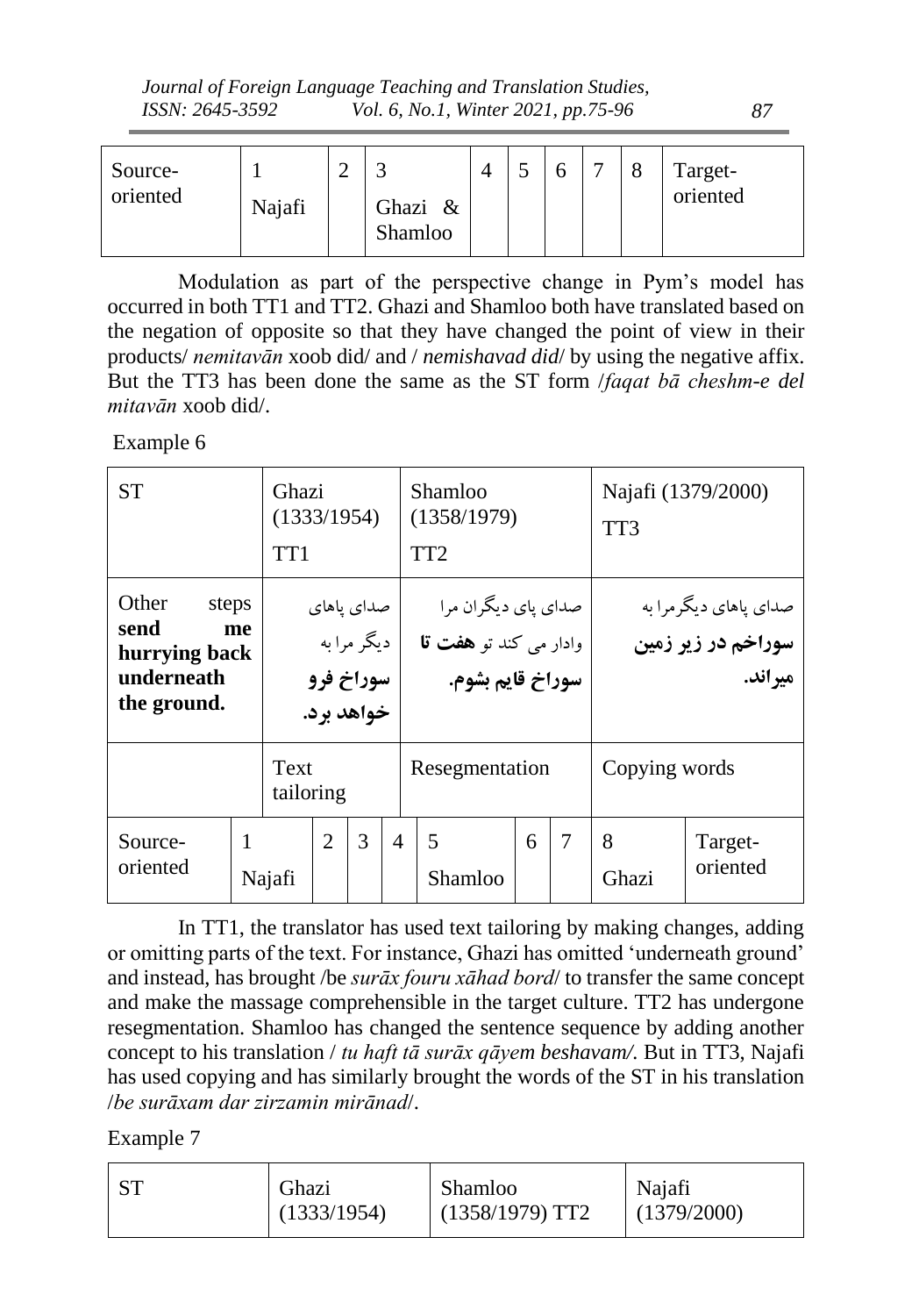|                                                   | TT <sub>1</sub> |                |   |                            |   |                    |   | TT3    |                        |  |
|---------------------------------------------------|-----------------|----------------|---|----------------------------|---|--------------------|---|--------|------------------------|--|
| They<br>are<br>"lucky,"<br>the<br>switchman said. | ترجمه ندارد     |                |   |                            |   | بخت، يار بچه هاست. |   |        | خوشا به حال بچه<br>ها! |  |
|                                                   |                 | Text tailoring |   | Cultural<br>correspondence |   |                    |   | change | Perspective            |  |
| Source-<br>oriented                               | 2               | Najafi         | 4 | 5                          | 6 | Shamloo            | 8 | Ghazi  | Target-<br>oriented    |  |

 Ghazi has omitted this part of the ST which is a type of text tailoring. However, Shamloo has appealed to cultural correspondence and translated 'they are lucky' into / *baxt yār-e…/*. Najafi has appealed to a change of perspective, i.e. the particular word 'lucky' has been translated into general/ *xoshā behāl-e/*. This indicates that the translation orientation is from the target to the source.

Example 8

| <b>ST</b><br>Ghazi (1333/1954)<br>TT <sub>1</sub> |                            |  |                                               |   |                          |          | Shamloo<br>(1358/1979)<br>TT <sub>2</sub>                              |                    | Najafi<br>(1379/2000)<br>TT3                          |                     |  |
|---------------------------------------------------|----------------------------|--|-----------------------------------------------|---|--------------------------|----------|------------------------------------------------------------------------|--------------------|-------------------------------------------------------|---------------------|--|
| That<br>frightens<br>me I cannot,<br>any more     |                            |  | وا! زهره ام آب شد!<br>دیگر خمیازه ام نمی آید. |   |                          |          | آخر این جوری من<br>دست و پایم را گم می<br><b>کنم</b> … دیگر نمی توانم. |                    | اخر <b>هول شده ام</b><br>دیگر خمیازه ام نمی<br>ا ىلە. |                     |  |
|                                                   | Cultural<br>correspondence |  |                                               |   |                          | Cultural | correspondence                                                         |                    | Copying words                                         |                     |  |
| Source-<br>oriented                               | 1<br>Najafi                |  | $\overline{2}$                                | 3 | $\overline{\mathcal{A}}$ | 5        | 6                                                                      | Shamloo<br>& Ghazi | 8                                                     | Target-<br>oriented |  |

Ghazi and Shamloo have presented a cultural translation of 'frightens me' /*vā zahr-e-am āb shod/* and / *dast-o pāyam rā gom mikonam*/ as used in ST. However, Najafi has translated the ST into /*hol shodeh-am*/ which is more literal and closer to the ST phrase.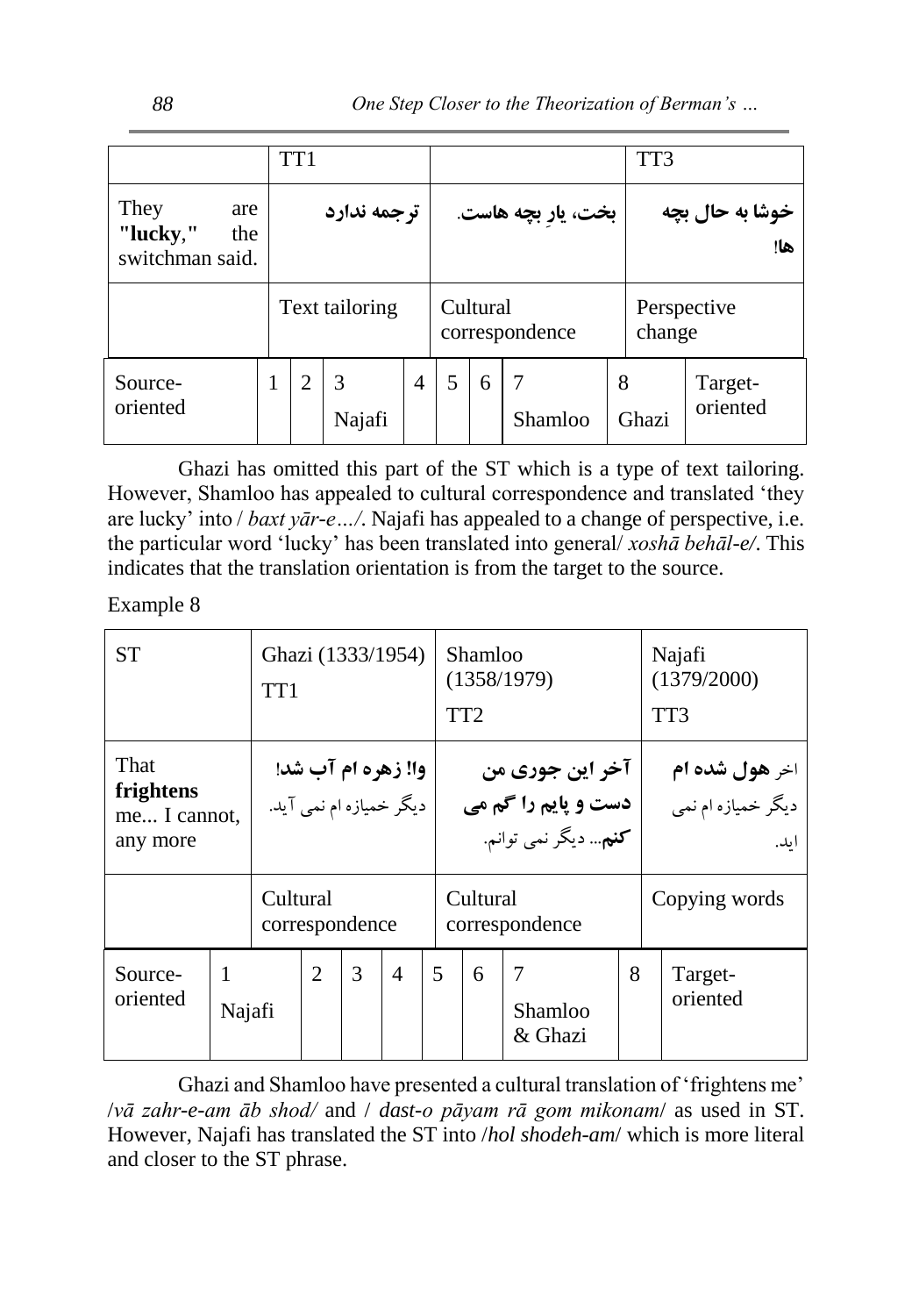# Example 9

| <b>ST</b>                                                              |                        | Ghazi (1333/1954)<br>TT <sub>1</sub>                  |                |                                          |                | TT <sub>2</sub>                                                                                  | Shamloo<br>(1358/1979) | Najafi<br>(1379/2000)<br>TT3 |   |                                                                                                |                     |
|------------------------------------------------------------------------|------------------------|-------------------------------------------------------|----------------|------------------------------------------|----------------|--------------------------------------------------------------------------------------------------|------------------------|------------------------------|---|------------------------------------------------------------------------------------------------|---------------------|
| You<br>$k$ now $-$<br>one loves the<br>when<br>sunset<br>one is so sad |                        | وقتي زياد دلش گرفته<br>  <b>باشد</b> ، غروب خورشید را |                | تو که می دانی <b>آدم</b><br>دوست می دارد |                | خودت که می دانی <b>وقتی</b><br>آدم خیلی دلش گرفته<br><b>باشد</b> از تماشای غروب<br>  لذت میبر د. |                        |                              |   | اخر <b>وقتی که</b><br>خيلى غمگين<br><b>باشی</b> دوست داری<br>كه غروب ها افتاب<br>را تماشا كنى. |                     |
|                                                                        |                        | Cultural<br>correspondence                            |                |                                          |                | Cultural<br>correspondence                                                                       |                        |                              |   | Copying words                                                                                  |                     |
| Source-<br>oriented                                                    | $\mathbf{1}$<br>Najafi |                                                       | $\overline{2}$ | 3                                        | $\overline{4}$ | 5                                                                                                | 6                      | 7<br>Ghazi<br>Shamloo        | & | 8                                                                                              | Target-<br>oriented |

Ghazi and Shamloo have translated the clause '…when one is so sad' through finding the cultural correspondence of the clause, thus have translated it as natural as it is used in the Persian culture to make a more tangible product /*delash gerefte bāshad/*. Najafi, however, has translated the clause more literally by keeping the same form /*xeili qamgin bāshi/.*

| <b>ST</b>                                                          | Ghazi (1333/1954)<br>TT <sub>1</sub> | Shamloo<br>$(1358/1979)$ TT2                                                        | Najafi<br>(1379/2000)<br>TT3         |
|--------------------------------------------------------------------|--------------------------------------|-------------------------------------------------------------------------------------|--------------------------------------|
| Oh, no!" I cried.<br>"No, no no! I<br>believe<br>don't<br>anything | <b>نه والله، نه</b> ! هيچ خيالي      | ای داد بیداد! ای<br><b>داد بیداد! نه</b> ، من هیچ     نمی کنم<br>کوفتی فکر نمی کنم! | <b>نه!نه!</b> من هيچ خيالي<br>نميكنم |
|                                                                    | Cultural<br>correspondence           | Cultural<br>correspondence                                                          | Copying words                        |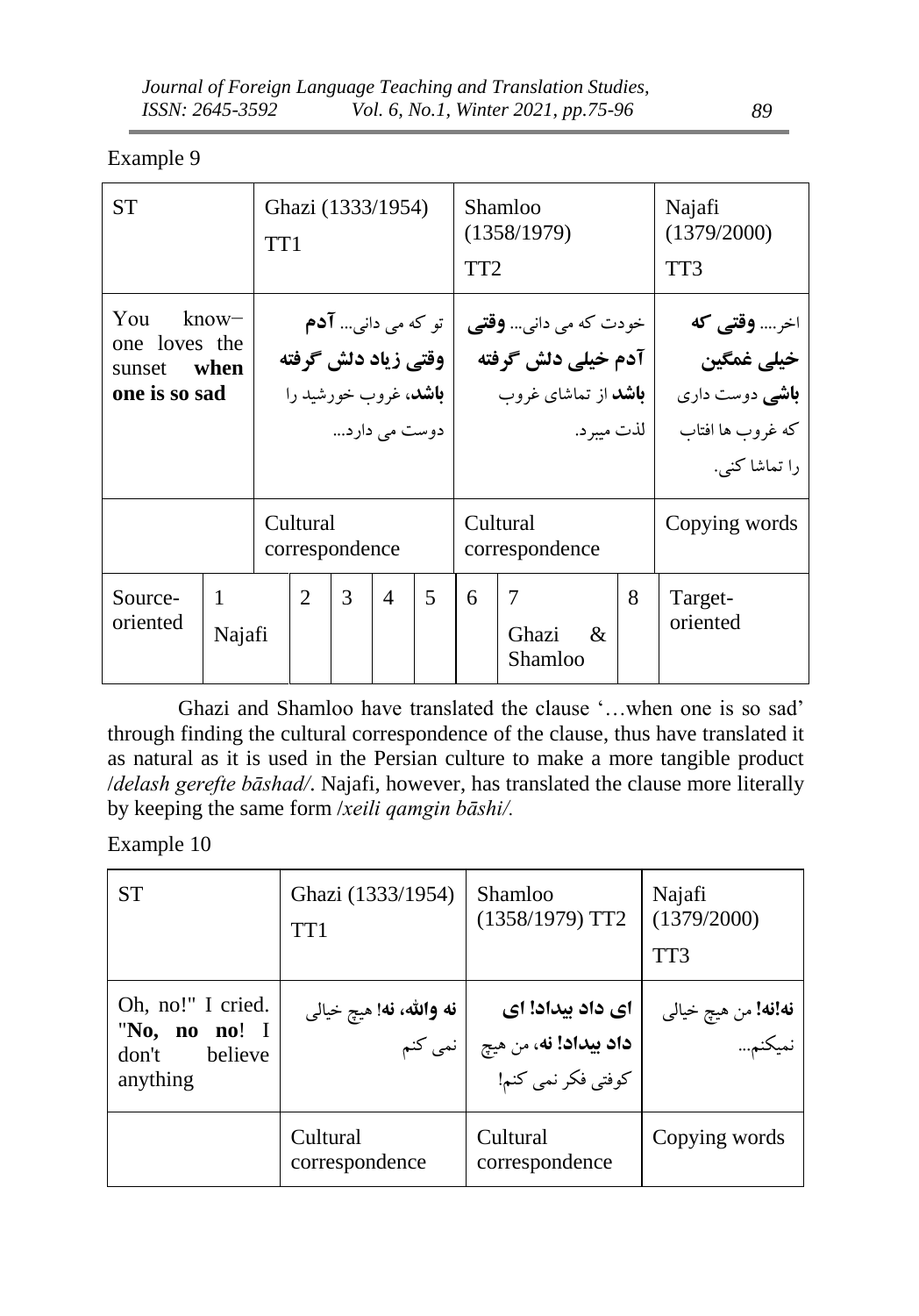Here, different translations have been presented for the words 'No, no no'. In TT1 and TT2, the translators have appealed to cultural correspondence. Both translations are more familiar to the target readers as they use them in their culture/ *na vāllā na.../* and / *ey dād-e bidād*/. In TT3, Najafi has employed copying words / *na na*…/ and his translation is more ST oriented.

## Example 11

| <b>ST</b>                                                   | Ghazi<br>TT <sub>1</sub> |          | (1333/1954)    |                                                     |                                                      | Shamloo<br>(1358/1979) T T2 |                  | Najafi<br>(1379/2000)<br>TT3 |                                                |                     |
|-------------------------------------------------------------|--------------------------|----------|----------------|-----------------------------------------------------|------------------------------------------------------|-----------------------------|------------------|------------------------------|------------------------------------------------|---------------------|
| He stared at me,<br>thunderstruck.<br>Matter<br>consequence |                          |          |                | هاج و واج به من<br><b>نگاه کود</b> : کارهای<br>حدي! | <b>هاج و واج</b> نگاهم<br>کرد و گفت: –مساله ی<br>مهم |                             |                  |                              | <b>حیرت زده نگاهم</b><br><b>کود</b> : کار جدی! |                     |
|                                                             |                          | Cultural | correspondence |                                                     | Cultural<br>correspondence                           |                             |                  |                              | Copying words                                  |                     |
| Source-<br>oriented                                         | 1<br>Najafi              | 2        | 3              | $\overline{4}$                                      | 5                                                    | 6                           | Ghazi<br>Shamloo | $\mathcal{R}$                | 8                                              | Target-<br>oriented |

Here, for the adjective 'thunderstruck', Ghazi and Shamloo have used cultural correspondence and their translations are carrying out similar functions / *hāj-o vāj/*. In TT3, Najafi has brought words from ST to TT / *heirat zadeh*/, indicating that his translation is closer to the ST.

| Ghazi (1333/1954)<br>TT1 | Shamloo<br>(1358/1979)<br>TT2 | Najafi<br>(1379/2000)<br>TT3 |
|--------------------------|-------------------------------|------------------------------|
|--------------------------|-------------------------------|------------------------------|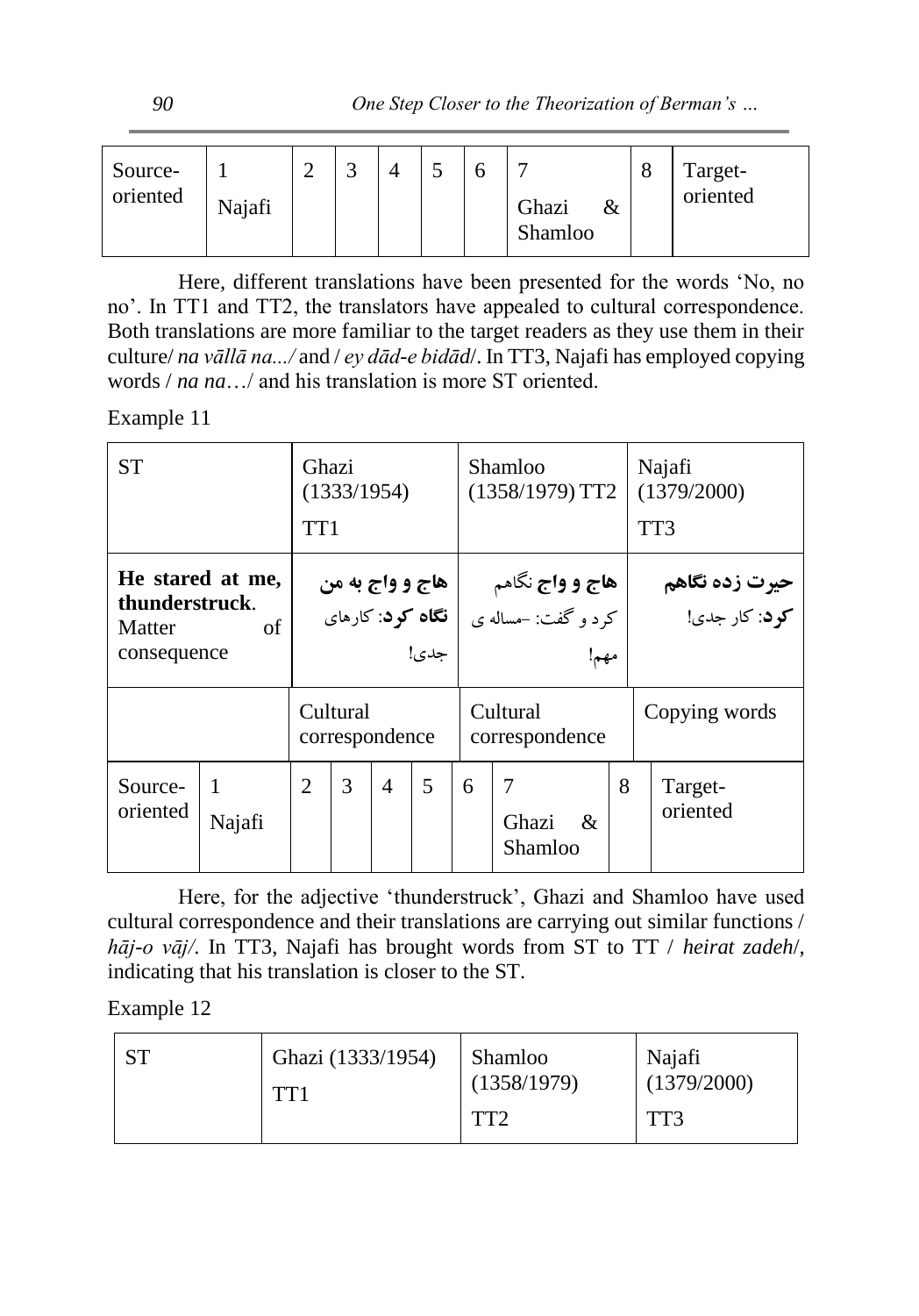| But I was too<br>young<br>to<br>know how to<br>love her |             | ول <sub>ی</sub> من بسیار خام تر از<br>آ <b>ن بودم</b> که بدانم چگونه<br>  باید دوستش بدارم. |   |                          |   |                            | اما خب ديگر، <b>من خام</b><br><b>تر از آن بودم که</b> راه<br>دوست داشتنش را بدانم |               | ولی من بسیار<br><b>جوان بودم و هنوز</b><br>نمیدانستم که چگونه<br>باید او را دوست<br>بدارم. |  |
|---------------------------------------------------------|-------------|---------------------------------------------------------------------------------------------|---|--------------------------|---|----------------------------|-----------------------------------------------------------------------------------|---------------|--------------------------------------------------------------------------------------------|--|
|                                                         | Cultural    | correspondence                                                                              |   |                          |   | Cultural<br>correspondence |                                                                                   | Copying words |                                                                                            |  |
| Source-<br>oriented                                     | 1<br>Najafi | 2                                                                                           | 3 | $\overline{\mathcal{A}}$ | 5 | 6                          | 7<br>Ghazi<br>&<br>Shamloo                                                        | 8             | Target-<br>oriented                                                                        |  |

As for the translation of the phrase 'I was too young', TT1 and TT2 are functionally more acceptable in the target culture, and the sense of the ST / *xām tar az ān boodam/* has been transferred*.* In TT3, copying words has been used / *javān boodam*/.

| <b>ST</b>                                                                                                                                       | Ghazi (1333/1954)<br>TT <sub>1</sub>                                                                                                            | Shamloo<br>(1358/1979)<br>TT <sub>2</sub>                                                                                                                | Najafi<br>(1379/200<br>$\left( 0\right)$<br>TT3                                                                                 |
|-------------------------------------------------------------------------------------------------------------------------------------------------|-------------------------------------------------------------------------------------------------------------------------------------------------|----------------------------------------------------------------------------------------------------------------------------------------------------------|---------------------------------------------------------------------------------------------------------------------------------|
| But I was<br>not<br>reassured.<br>remembered<br>the<br>fox. One runs the<br>risk of weeping a<br><b>little</b> if one lets<br>himself be tamed. | اما من خاطر جمع نبودم. به<br>ياد حرف روباه افتادم آدم<br>اگر تن به اهلی شدن داده<br>باشد <b>، باید پیه گو یه</b><br>کردن را به تن خود<br>يمالد. | منتها من خاطر جمع نبودم. به<br>یاد روباه افتادم: اگر آدم<br>گذاشت اهلیش کنند. بفهمی<br>نفهمي خودش را به اين خطر<br>انداخته که کارش به گریه<br>كردن بكشد. | ولبي خاطرم<br>اسوده نبود. به<br>ياد روباه<br>افتادم . اگر<br>کسی تن به<br>اهلی شدن<br>بدهد بسا كه<br>باید کمی<br>هم گريه<br>كند |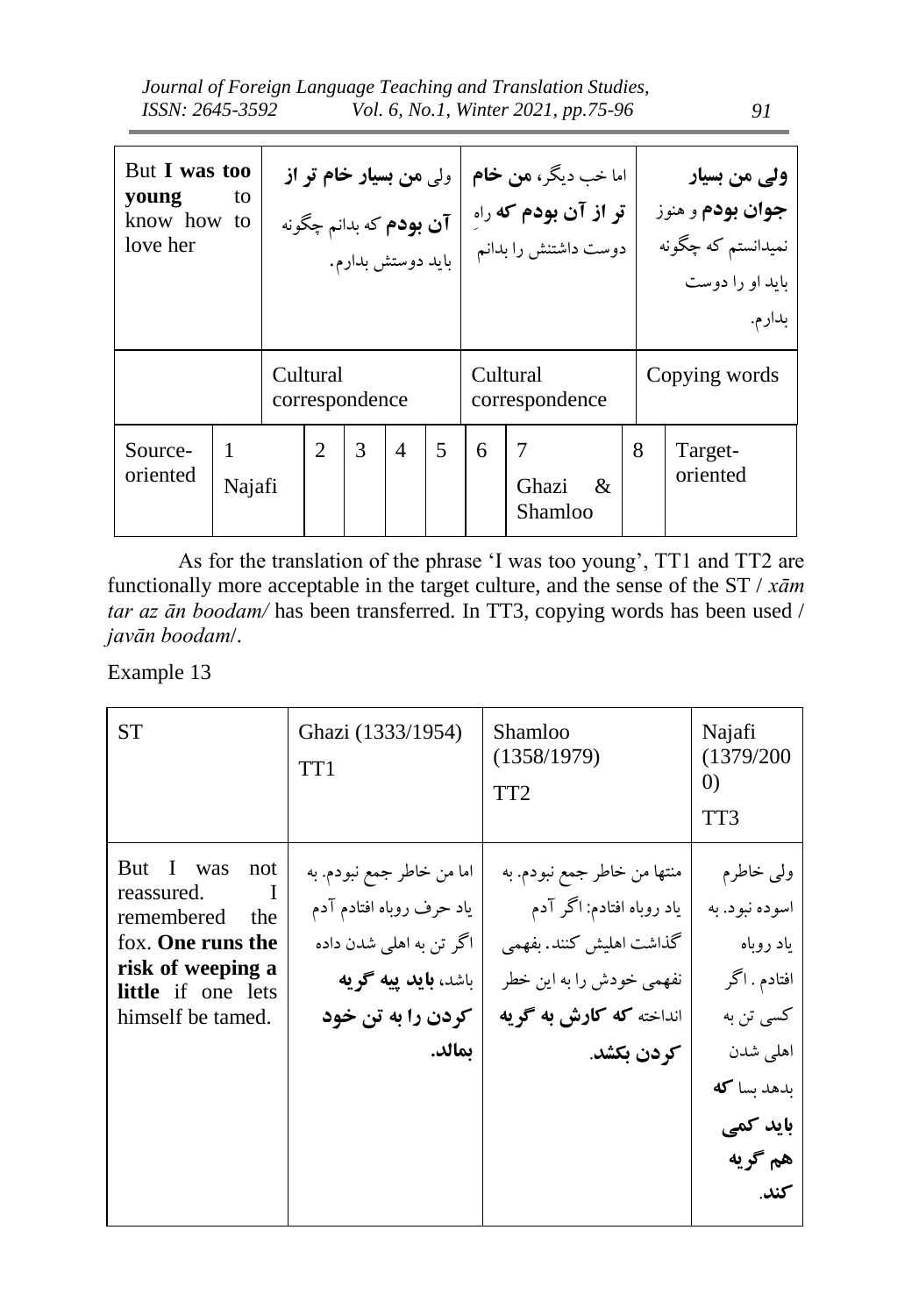|                     | Cultural<br>correspondence |  |  |  |         | Resegmentation | Copying<br>words |   |                     |
|---------------------|----------------------------|--|--|--|---------|----------------|------------------|---|---------------------|
| Source-<br>oriented | Najafi                     |  |  |  | Shamloo |                | Ghazi            | 8 | Target-<br>oriented |

As for the phrase 'One runs the risk of weeping a little', Ghazi's translation can be categorized as cultural correspondence /*piy-e gerye kardan rā be xod bemālad*/. In TT2, Shamloo has employed resegmentation by changing the sentence sequence. To do so, he has added another concept and replaced the second sentence with the last one/ *kārash be gerye kardan bioftad/*. It can be understood that both TT1 and TT2 are target-oriented. However, in TT3, the translator has used the copying words strategy and the words in ST have been directly carried to TT / *gerye konad*/.

## **5. Discussion**

The total number of cases selected and analyzed from the source text (*The Little Prince)* and their (re)translations by Ghazi, Shamloo and Najafi revealed that earlier translators (in our case Ghazi and Shamloo) had been largely oriented toward the target langu the latest typologies of [Pym's](#page-21-3) [\(2018\)](#page-21-3) translation solutions. The results reversely showed that the later translator (in our case Najafi) was to a large extent oriented towards the source text and culture following the initial typologies of Pym's translation solutions.

The most possible reason refers to Ghazi or Shamloo's writing style or the stylistic norms of the time. At his time, it was not customary for translators to be faithful to the author. Ghazi or Shamloo were not exceptions, thus in his translation of *The Little Price* he was more faithful to the target language style and readers' expectancies and had his translating style. However, after the Islamic Revolution, as maintained by [Mousavi](#page-20-4) and [Tahmasbi](#page-20-4) [\(2019\)](#page-20-4), more important motivations gave rise to retranslation in Iran including a shift toward source text literary norms. Translators' were committed to the literary norms of the source text and the style of the original author as required by publishers and translation agendas. Najafi (at least in his post-Revolution translations) was an instance of this style of translation, thus his translation of *The Little Prince* is regarded as more source-oriented, and has kept committed to the Exupéry style.

Another possible reason is that in earlier translations (as with Ghazi's translation of *The Little Prince*), translators are normally concerned with the reception of the translation in the target community and by target readers; hence, they deploy a transparent, fluent style to decrease the foreignness of ST and make it familiar to the target readers and their culture. As for later translations, translators have no such concern as it has already been introduced to the target community and perhaps received by them. These arguments confirm [Berman's](#page-19-1)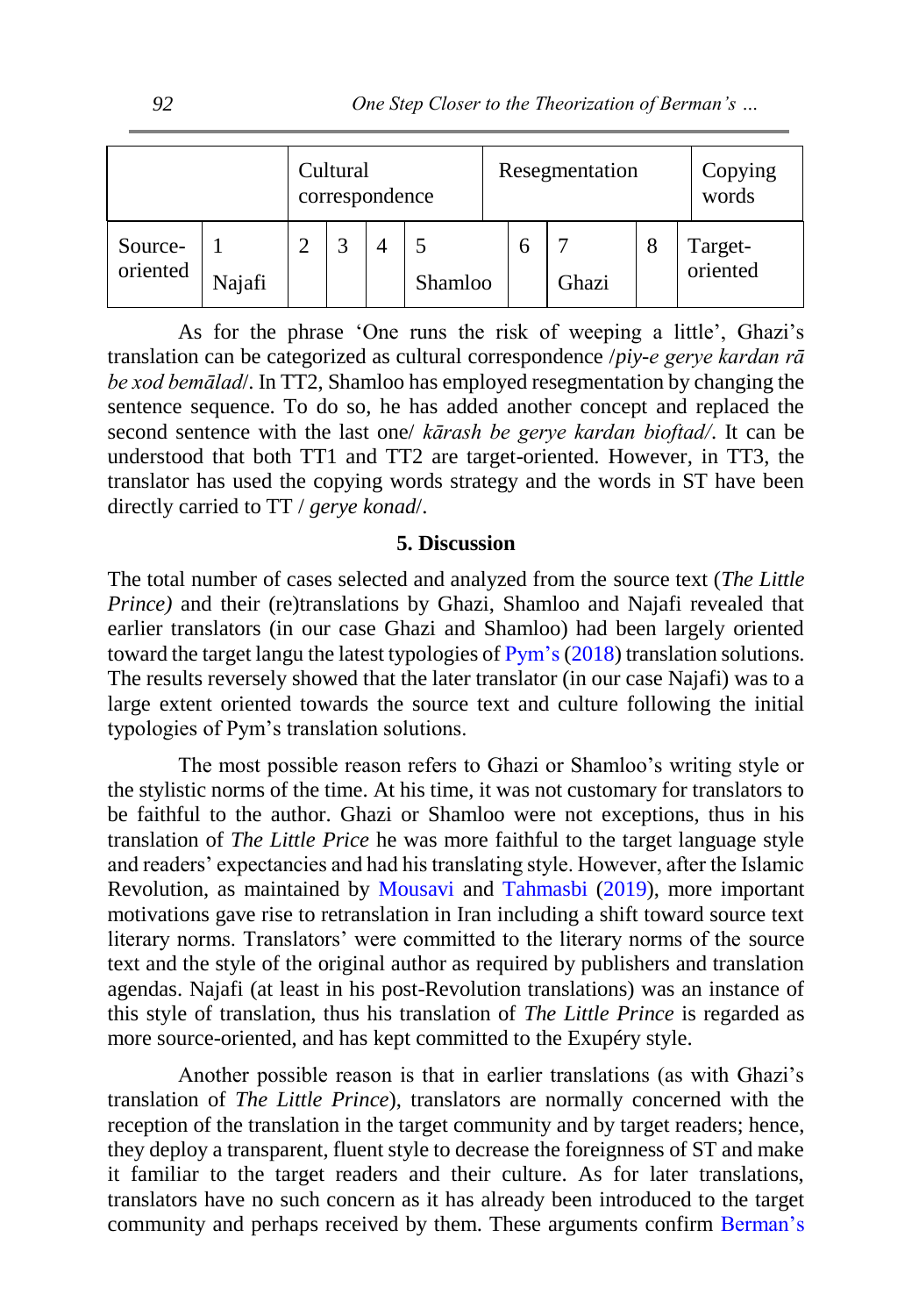[\(1990\)](#page-19-1) claim that earlier translators naturalize the ST and create a target-oriented translation, and later ones serve to introduce the foreign works at the expense of the peculiarities of the foreign text, thus foreignize the ST and create a sourceoriented translation. The above line of argument also confirms [Koskenin](#page-20-12) and [Paloposki's](#page-20-12) [\(2004\)](#page-20-12) claim that earlier translations differ from later ones in that they tend to be domesticating compared with the latter which tend to be closer to the source text. Later translations are closer to the source text because they "do not need to address the issue of introducing the text: they can, instead, maintain the cultural distance"  $(p.27)$  and [Mathijssen's](#page-20-11) [\(2007\)](#page-20-11) claim that retranslations are more "efficient in conveying the previously assimilated 'otherness' of the foreign material, because the target audience will have become acquainted with the text through the 'introduction-translation'." (p.17)

The findings of the study can also be rationalized in the communities' concern (both by translators and readers) that earlier translations are not 'true' or 'good' but are deficient ones or even are aged. As Ghazi and Shamloo (and many other first translators of a work) knew that he was the first translator of *The Little Prince*, it can be maintained that he was very careful not to have deficiencies and present a 'good' and 'true' translation of the novel. However, Najafi (and other translators of the same novel) was aware that the great translation of the novel has age and culture in their translations which appear to follow already been offered, and did his best to improve on the deficiencies, thus kept committed to the source or original text. This argument also confirms [Berman's](#page-19-1) [\(1990\)](#page-19-1) claim that retranslations mark progress in translation because by bringing the translated text closer to the source text, they 'restore' the deficiencies in earlier translations and [Skibińska](#page-21-6) [\(2015\)](#page-21-6) claim that "retranslation is a process of improvement from one  $(re)$ translation to the next"  $(p,1)$ . Thus, retranslations emerge because of the assimilated and defective status of earlier translations. As stated by [Mousavi](#page-20-4) and [Tahmasbi](#page-20-4) [\(2019\)](#page-20-4), apart from aging and improvement, several other reasons might have given rise to retranslations of *The Little Prince* including translational norms, ideology, socio-political relations, translators' attitude and experience, and so forth.

Importantly, the results of the study are partially consistent with [Mousavi](#page-20-4) and [Tahmasbi's](#page-20-4) [\(2019\)](#page-20-4) meta-analysis that only forty percent of research has confirmed the Retranslation Hypothesis. The results also are in partial support of the findings by Vahid Dastjerdi and Mohammadi (2013) who revealed a more source-oriented nature for retranslations in an attempt of the translators to keep the original stylistic features intact.

## **6. Concluding Remarks**

This study largely supported Berman's Retranslation Hypothesis that earlier translations are more target-oriented and later retranslations are more sourceoriented. The hypothesis was confirmed by a great majority of the selected cases analyzed. Taken together, it was shown that Shamloo and Ghazi have used their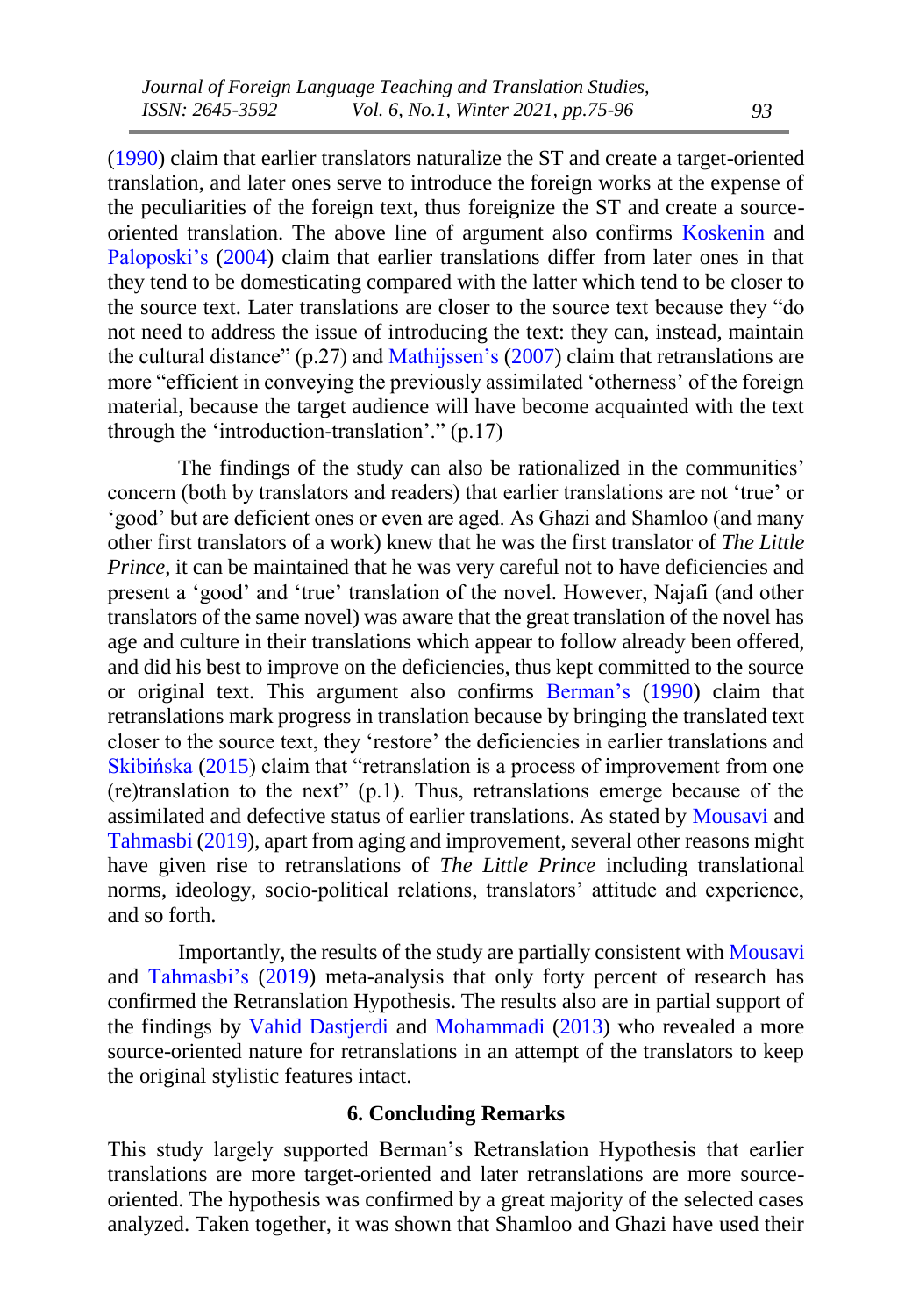specific target-oriented and fluent style of translation, but Najafi has committed himself more to the source text and Exupéry style.

Retranslation is a process that occurs in time to restore the deficiencies in the first translation(s). For this reason, retranslation constitutes progress, an improvement, and an accomplishment. This accomplishment is made possible because of the increasing awareness of the defects and assimilated aspects of a first translation which becomes clear through the process of retranslating itself. Retranslations, as Berman argues, are a form of translation criticism because they shed light on the poor status of the earlier translations.

From the above-mentioned discussion, the following points can be speculated. In terms of necessity, Retranslation is not only necessary but also important, as they add value to the original work (ST). In terms of motives, changing social contexts play a key role, and both the re-translator and the publisher intend to establish the difference from the pre-existing (re)translations. In terms of the relationships between the initial translation and the re-translation, the former tends to be more domesticated, while the latter tends to take a foreignizing approach. These differences are mainly guided by social or ideological premises. Thus, it can be claimed that the Hypothesis is valid to some extent in this respect.

The findings of this study not only can help to identify the inclination of the re-translations of the novel toward the source or target languages and cultures but also can help professional translators to understand the motivation. The findings further prove to be useful to the translators of foreign works in that they show the approach applied by the first and later translators. In addition, the findings can be of great help to the publishers and editors of literary translations, in terms of the necessity of producing retranslations over time or reprinting first translations to achieve a better publishing market for young adults and adults.

### **References**

- <span id="page-19-2"></span>Almberg, S.P.E. (1995). Retranslation. In S.W. Chan and D.E. Pollard (eds.) *An Encyclopedia of Translation Chinese-English English-Chinese* (pp. 925- 929), Hong Kong: The Chinese University Press.
- <span id="page-19-1"></span>Berman, A. (1990). La retraduction comme espace de la traduction, *Palimpsestes 13*(4), pp. 1-7.
- <span id="page-19-0"></span>Brownlie, S. (2006). Retranslation and Narration Theory. *Across Languages and Cultures, 7* (2), pp. 145-170.
- <span id="page-19-3"></span>Chesterman, A. (2000). A causal model for Translation Studies. *In*: Maeve Olahan, ed. *Intercultural Faultlines: Research Models in Translation Studies I: Textual and Cognitive Aspects* (pp.15-27), Manchester: St. Jerome.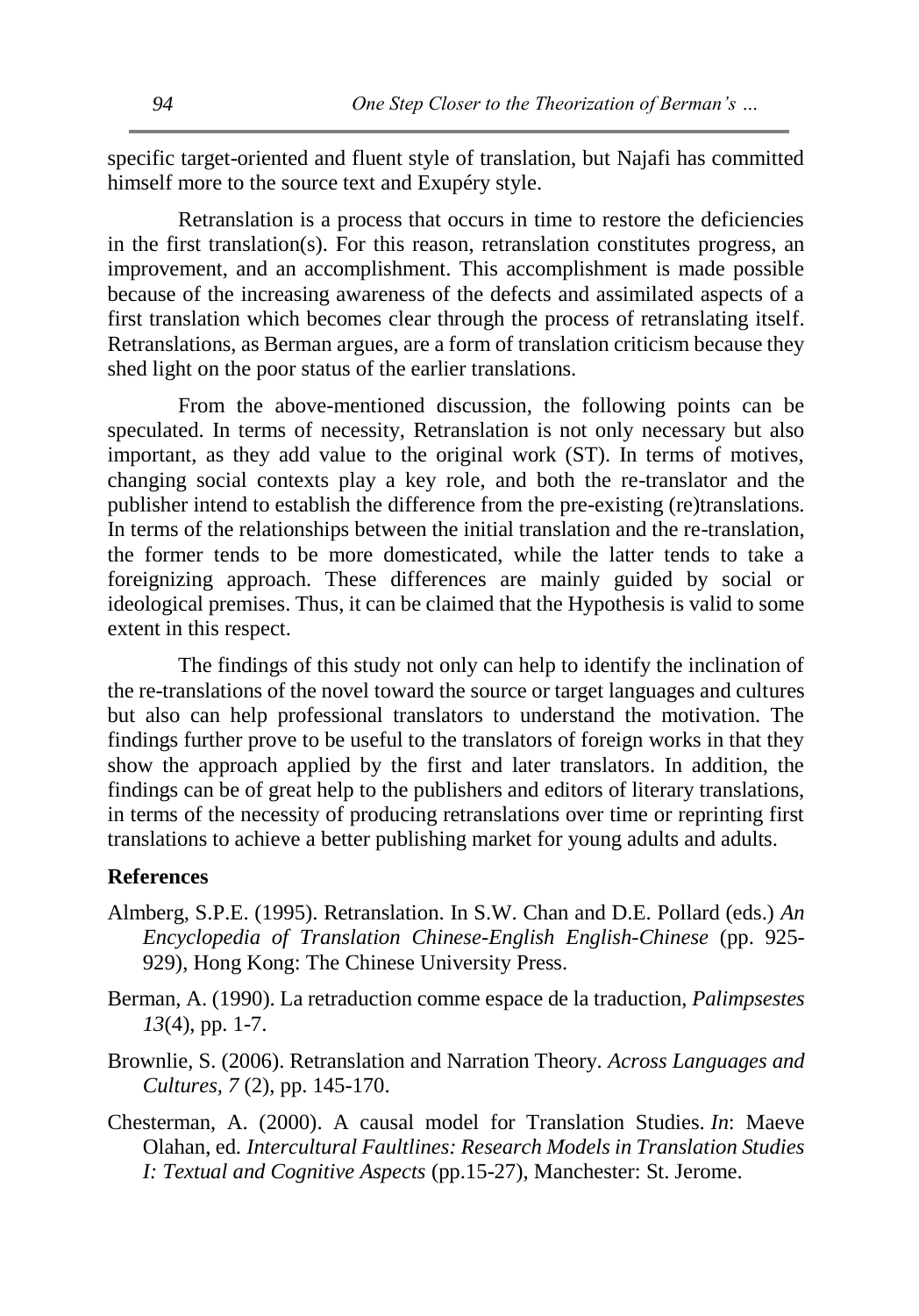- <span id="page-20-5"></span>Cipriani, A. M. (2019). Retranslating Virginia Woolf's *To the Lighthouse* in Modernist and Postmodernist Italy: A Corpus-based Study (December 1, 2019). Available at SSRN: <https://ssrn.com/abstract=3496345>
- <span id="page-20-7"></span>Desmidt, I. (2009). (Re)translation Revisited. *Meta 54*(4), pp.669-683.
- <span id="page-20-6"></span>Feng, L. (2014). Retranslation hypotheses revisited: A case study of two English translations of Sanguo Yanyi - the first Chinese novel. *Stellenbosch Papers in Linguistics Plus*, 43: pp.69-86. doi: 10.5842/43-0-209
- <span id="page-20-3"></span>Gürçağlar, Ş. T. (2009). Retranslation. In *Routledge Encyclopedia of Translation Studies*, ed. by Mona Baker and Gabriela Saldanha. New York: Routledge.
- <span id="page-20-1"></span>Kamali-Dehghan, S. (2017, June 23). Why Iran has 16 different translations of one Khaled Hosseini novel. *The Guardian*. Retrieved from https://www.theguardian.com/books/2017/jun/23/why-iran-has-16 different-translations-of-one-khaled-hosseini-novel
- <span id="page-20-0"></span>Koskinen, K. and Paloposki, O. (2004). A Thousand and One Translations, Revisiting Retranslation, in G. Hansen et al (Eds.), *Claims, Changes and Challenges in Translation Studies*, (pp. 27-38). Amsterdam/Philadelphia: John Benjamins.
- <span id="page-20-12"></span>Koskinen, K. and Paloposki, O. (2010). Retranslation. In Y. Gambier & L. Van Doorslaer (Eds.) *Handbook of Translation Studies* (Vol. 1), (pp. 294-298). Amsterdam: John Benjamins Publishing.
- <span id="page-20-11"></span>Mathijssen, U. (2007). The Breach and the Observance Theatre retranslation as a strategy of artistic differentiation, with special reference to retranslations of Shakespeare's Hamlet (1777- 2001). PhD Thesis, Utrecht University, the Netherlands.
- <span id="page-20-9"></span>Mokhber, A. (1388/2009 June 8). Tarjomeh dobare motun-e classic yek zarurat ast [Retranslation of classic texts is a necessity]. *Mehr News Agency*. https://www.mehrnews.com/news/893045
- <span id="page-20-4"></span>Mousavi Razavi, M. S., & Tahmasbi Boveiri, S. (2019). A Meta-analytical Critique of Antoine Berman's Retranslation Hypothesis. *Translation Studies Quarterly*, *17*(65): 21-36.
- <span id="page-20-10"></span>Payandeh, H. (1394/2015 March 10). Molahezati darbareye tarjomeh mojadad asar-e adabi [Notes on the re-translation of literary works], *Farhang-Emrooz*, 10.
- <span id="page-20-2"></span>Poucke, P. V. (2017). Aging as a motive for literary retranslation: A survey of case studies on retranslation. *Translation and Interpreting Studies 12*:1 (2017), 91–115. doi 10.1075/tis.12.1.05van
- <span id="page-20-8"></span>Pym, A. (1998). *Method in translation history*. Manchester: St. Jerome Publishing.